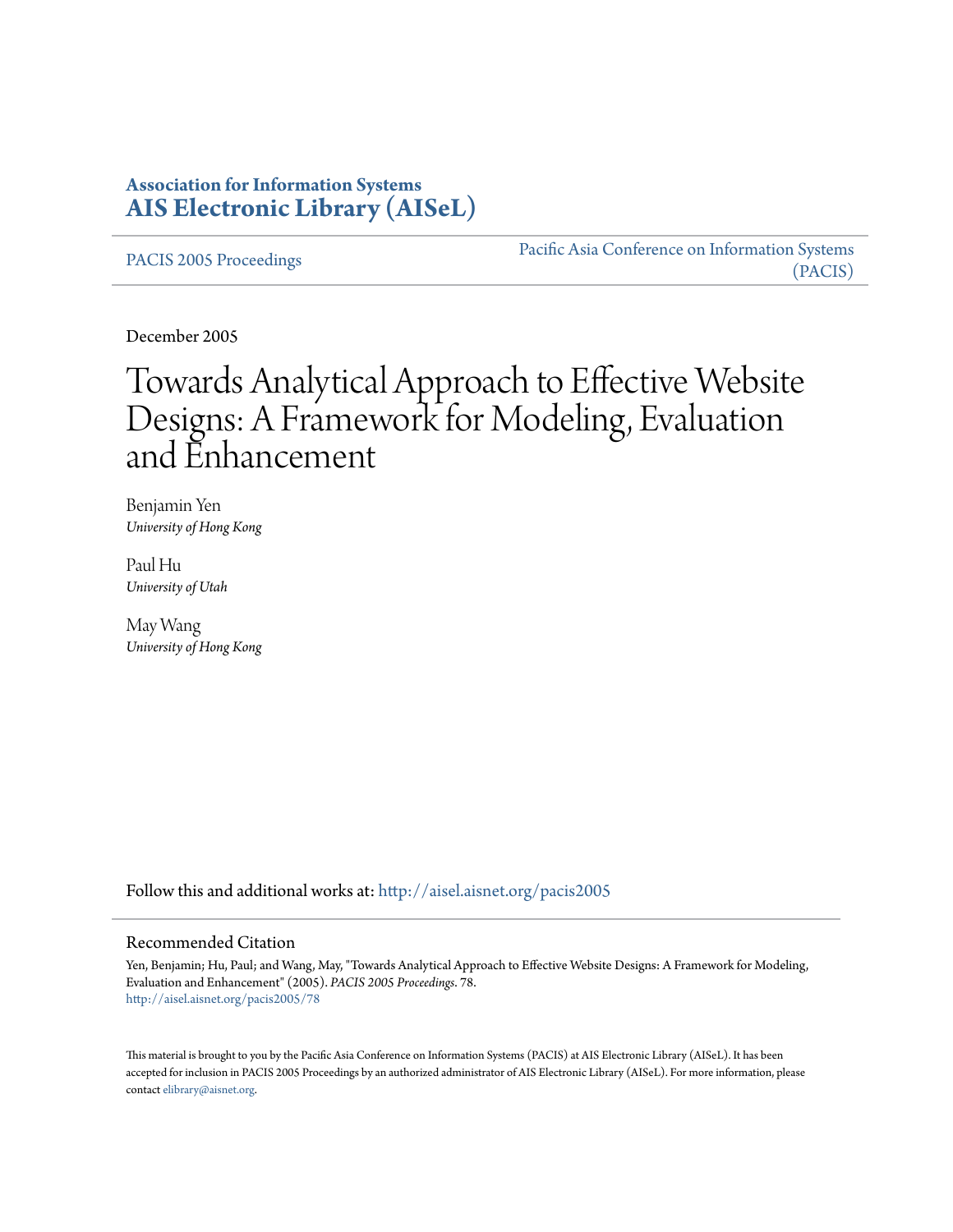## **Towards Analytical Approach to Effective Website Designs: A Framework for Modeling, Evaluation and Enhancement**

Benjamin Yen School of Business and Economics, University of Hong Kong benyen@business.hku.hk

Paul Jen-Hwa Hu Accounting and Information Systems, University of Utah paulhu@ust.hk

May Wang School of Business and Economics, University of Hong Kong amaywy@business.hku.hk

#### **Abstract**

*Effective website design is critical to the success of electronic commerce and digital government. Most prior website design research has taken a computational or cognitive/behavioral approach which may not yield optimal designs demanded by specific requirements. We consider website design as a structural problem which can be examined using analytical approach, such as mathematical optimization. Specifically, we propose a framework which classifies real-world design problems into generic website design categories and maps each resulting category into a graph model which can be analyzable or solved using appropriate analytical techniques. Our framework consists of generic designs and graph models, together with the necessary mapping. We classify the Web site applications and review their features proposed by previous research. We describe a generic website design category using its objective and key constraints that correspond to important design requirements. By modeling website design problems using well-defined structures and rigorous analysis methods, this framework is able to measure website accessibility in a systematic and quantifiable manner, arguably more desirable than existing qualitative ad-hoc practices. Overall, our framework can facilitate the website design process, enhance design quality, and increase ease of analysis, implementation and continuous improvement.*

**Keywords:** Web Site Design, Accessibility

#### **1. Introduction**

Effective website design is critical to the success of electronic commerce and digital government. Considerable efforts have been undertaken to evaluate and improve website designs. Both structure and accessibility are critical to website design and often have reciprocal causal effects. Conceivably, the structure of a website affects its accessibility of which analysis results (using visitors' browsing behaviors) in turn should guide the website structure design. There exist different definitions for accessibility in literature. According to the guideline by W3C, Web content accessibility should define target accessibility levels as well as making content accessible to people with disability. Lee et al. (2002) mentioned 35% of user concerned about accessibility issues and summarized accessibility as ease of operations, system availability, transaction availability, privileges, usableness, quantitativeness, convenience of access, locatability, security, privacy, etc.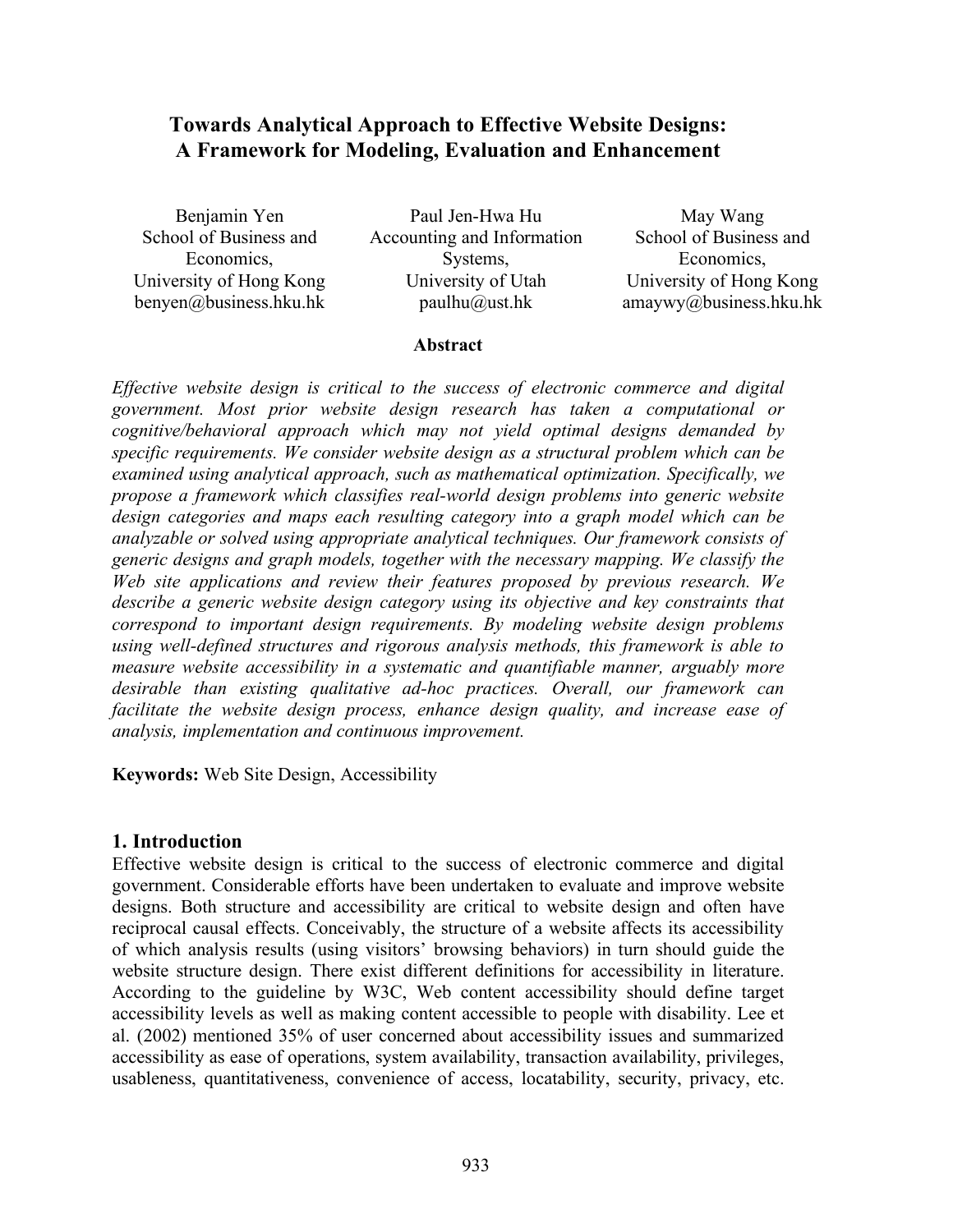Yang (2005) takes accessibility as availability and responsiveness, including being available all the time and desired speedy log-on, access, search and Web page download. In this study, we quantify the accessibility and map it into graph models to get an optimal structure given specific requirements of designers and users.

Navigation guidance, assessment and improvement models, and design guidelines are three common Web design issues in most e-commerce applications. Navigation guidance provides the visitors with the best directions to the destinations, and is dependent on both the navigation patterns and the analytic examination of site structures. The assessment and improvement models of Web sites function as critical building blocks for sustainable Web applications. The performance of evaluation criteria is profoundly influenced by Website structure. Besides the human factors, the determination of the Web structure and analysis is the cornerstone for the design guideline. The common essential part for the above is the systematic procedure and analytical models for analyzing, evaluating and enhancing website designs based on the interpretation of user requirements from various Web applications. Functionally, Web sites differ in processing capability, transaction complexity, information flow, security services, and range of supported applications. In this research, we focus on the structural design of Web sites, which can affect the actual functional utility of a Web site considerably.

We propose a framework which consists of application analysis, generic Web site design and graph modeling, together with the necessary mapping. Using this framework, we can represent a real-world design problem as a generic Web site design, which then can be mapped into accessibility model analyzable or solvable with established analytical techniques. Moreover, this framework can be applied to different domain, such as ecommerce, e-libraries, etc. We use formal modeling to analytically evaluate and improve Web site design accessibility, which have been mostly ad-hoc and qualitative. We also make contributions by characterizing Web site design problems using a set of generic designs, each of which can be described in terms of quantifiable objectives and constraints solvable for optimality. We illustrate the use of the proposed framework to map a generic design problem to accessibility model and evaluate Web site designs. For practices, we provide designers with a systematical process for guiding and enhancing their design and accessibility evaluation tasks, together with associated analytical techniques. Section 2 presents a review of related work and bring forward our motivation. Section 3 describes our proposed framework. Section 4 gives examples to illustrate how this framework is used to evaluate Web site design and make enhancement. Section 5 draws the conclusions and discusses the future work

## **2. Literature Review and Motivation**

Previous research has examined different aspects of website design, including analysis, modeling and evaluation. Chevaliera and Ivory (2003) studied the cognitive activities of Web site designers and illustrated different Web site design constraints from investor's and user's points' of view. Shneiderman (1998) summarized prevailing theories, principles and guidelines for effective user interface designs for various websites. Ivory and Hearst (2002) surveyed popular (automated) website evaluation methods and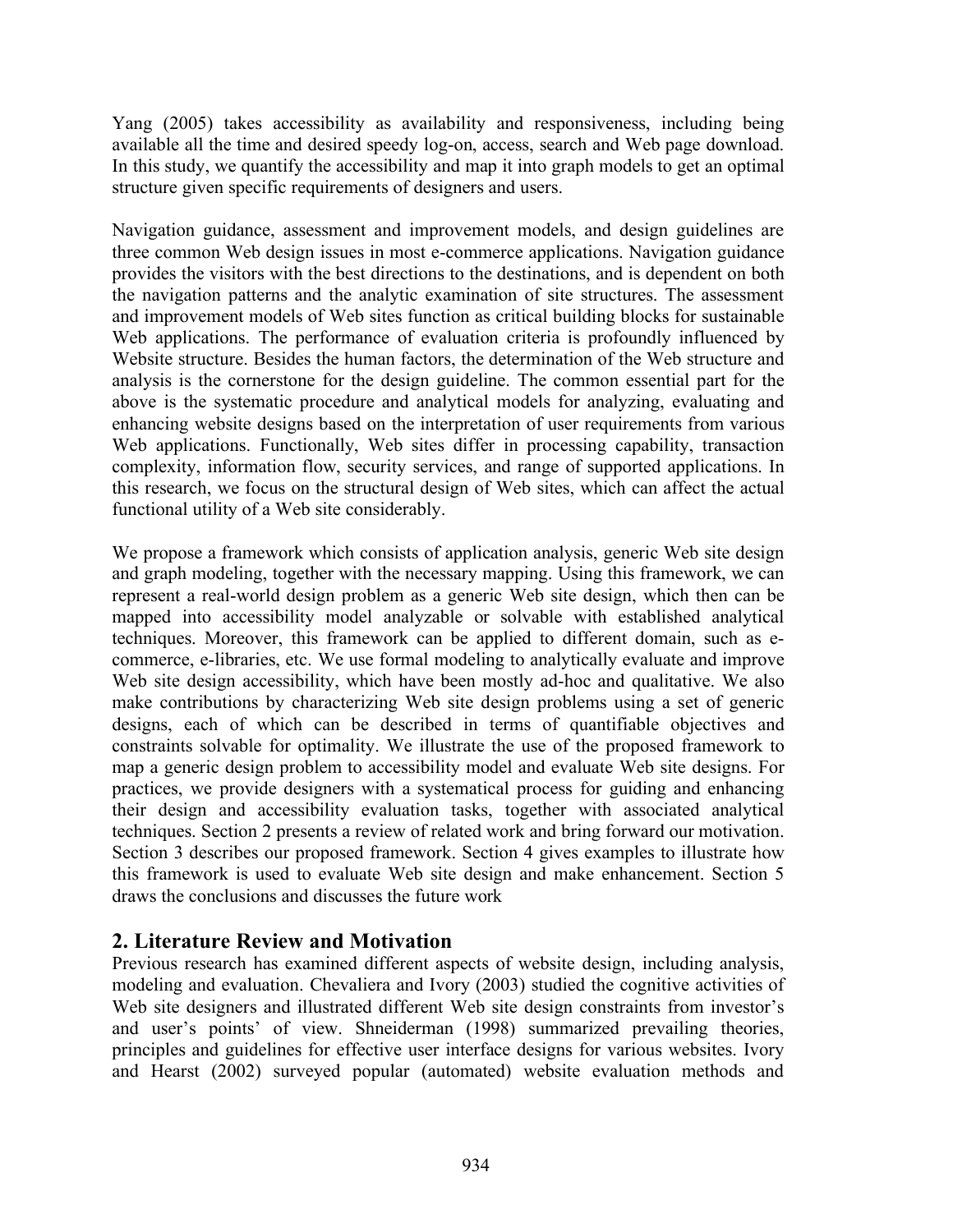graphical design practices, highlighting the importance of such design elements as architecture, page, link, text and graphics. Dhyani et al. (2002) classified and discussed a wide range of Web metrics and quantifies various attributes of Web sites, including Web graph properties, Web page significance (e.g. PageRank), Web page similarity, search and retrieval, usage characterization and information theoretic properties. Typically, a website contains a large collection of interconnected pages; this suggests the criticality of page placement and hyperlink in website structure design. The placements of individual pages on a website and the hyperlink structure connecting these pages have profound impacts on the effectiveness of a website design and often determine its usability and utilization. Web mining has been applied to improve website structure designs. Cooley et al. (2000) made an explicit distinction between content mining and usage mining. Content mining targets automated retrievals, filtering and categorization of Web documents and other resources, whereas usage mining extracts from Web logs prominent and potentially useful access behaviors of visitors. Prior Web mining research targeting website structure has focused on data that describe the (static) structural organization of a website; e.g., hyperlinks. In general, the Web mining approach is data-driven and may yield improved designs but not "optimal." In this connection, the use of defined data structure and analytical methods to evaluate and enhance website designs is appealing and has been explored. For instance, Brin and Page (1998) used a graph to model the structural design of a website. Kumar et al. (2000) proposed a stochastic model for building a Web graph of which edges are statistically dependent on each other and new vertices can be dynamically created over time.

The navigation aspect of website design has also been studied. Chakrabarti et al. (1999) analyzed the hyperlink structure of the Web and developed algorithms for improving information discovery and categorization. Anchored from a navigation aspect, Chakrabarti et al. (1999) as well as Gibson et al. (1998) differentiated pages on a website as "authority" and "hub." Based on visitors' content-access patterns, Sarukkai (2000) developed a Markov Chain model for link prediction and path analysis. The model can be used to predict the HTTP requests by the visitor and is capable of adapting to Web navigation and tour generation supported by personalized hubs and authorities.

# **3. A Framework for Website Design Modeling, Evaluation and Enhancement**

The proposed framework consists of three layers, with a necessary mapping between the adjacent layers. As shown in Figure 1, the topmost layer is Application Layer which provides a high-level description of the website design under analysis and evaluation, such as industry (such finance, information technology, or entertainment), intended website purpose (such as informational or transaction-centric), and performance requirements and expectations (such as page loading time less than 3 seconds, allowing more than half of the visitors to access the targeted contents using 5 clicks or fewer). A website design described at the Application Layer is then transformed to an equivalent instance in the Generic Website Design Layer. We use objective and 4 constraint parameters to design generic website design categories. Exemplar objectives are minimal search time or number of clicks. The constraint parameters included in Generic Website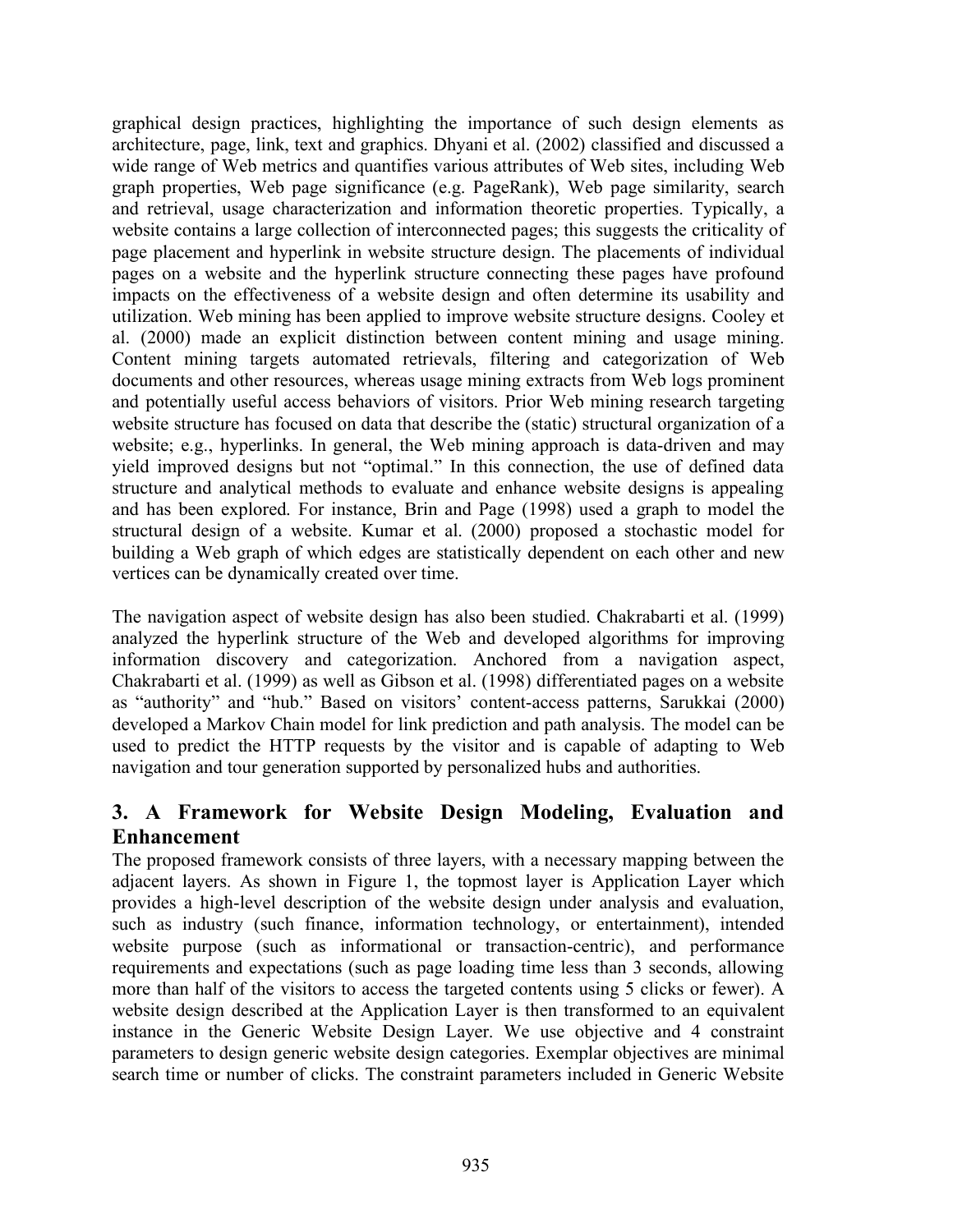Design Layer are pertinent to cost of accessing a page, number of hyperlinks included on a page, desired order for content accesses, overall website structure. The framework includes a mapping between Application Layer and Generic Website Design Layer, which facilitates the transformation of a website design problem in the format of primary objective and specified constraints that correspond to its purpose and requirements (described in Application layer). A website design represented by its primary objective and 4 constraint parameters can be modeled using a corresponding graph and then analytically solved or evaluated by appropriate methods. In turn, such analyses and evaluations will shed light on "optimal designs" and general guidelines for website (navigation) design. Details of each layer in the framework are as follow.



**Figure 1.** A 3-Layer Framework for Evaluating and Enhancing Web Site Designs

## *3.1 Application Layer*

Organizations vary in their intended use of websites. While some build website to disseminate product/service information, others depend on websites to executing transactions online. Websites also differ considerably in requirements at both industry and organization levels. For instance, websites pertinent to the finance sector may have more stringent caching requirements than education websites. Similarly, organizations in the same sector may also vary in their website design requirements, such as overall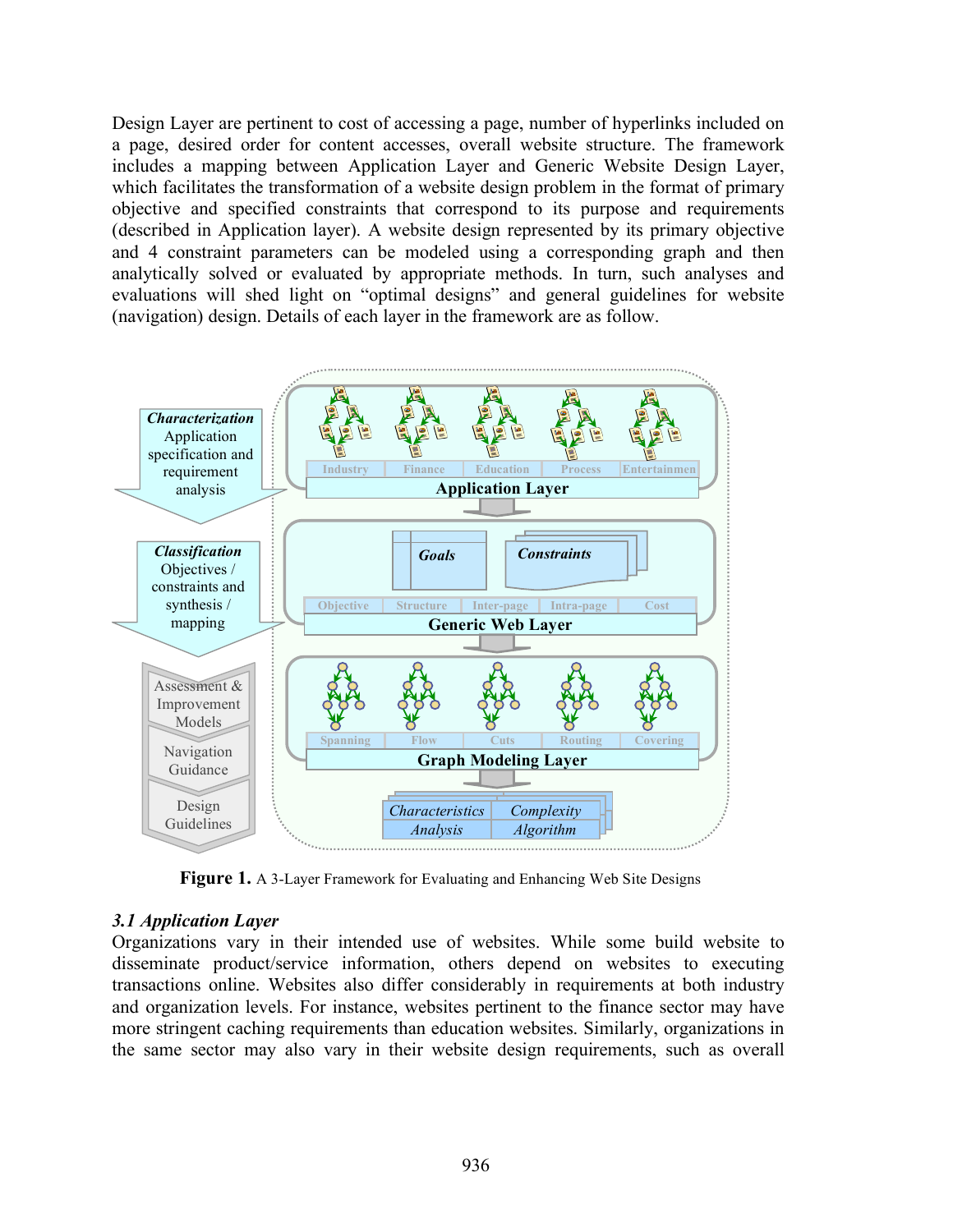structure, page design, and navigation support. In this section, we will classify Web site applications and describe the features of each group.

## *3.1.1 Classification of Applications*

Based on business function, Hoffman et al. (1995) classified commercial Web sites into to two types: "Destination Sites" and "Web Traffic Control Sites". The "Destination Site" integrates a firm's virtual counterpart. The "Web Traffic Control Site" will direct consumers to various "Destination Sites". Huizingh (2000) carried out an empirical study to identify five kinds of industries: computers, information, finance & insurance, services and products industries. The categories they included are listed in the Table 1.

| <b>Classification</b>             |                                                                                                                                     |                                     |                                                                            |                                                                                                                                                                                       |                                                                                                                                   |                                             |  |
|-----------------------------------|-------------------------------------------------------------------------------------------------------------------------------------|-------------------------------------|----------------------------------------------------------------------------|---------------------------------------------------------------------------------------------------------------------------------------------------------------------------------------|-----------------------------------------------------------------------------------------------------------------------------------|---------------------------------------------|--|
|                                   | Web<br>Hoffman et<br><b>Traffic</b><br><b>Destination Site</b><br>Control                                                           |                                     |                                                                            |                                                                                                                                                                                       |                                                                                                                                   |                                             |  |
| <b>Computers</b>                  | <b>Information</b>                                                                                                                  | Finance &<br><b>Insurance</b>       | <b>Services</b>                                                            | <b>Products</b>                                                                                                                                                                       | Mall,<br><b>Incentive</b><br>Site,<br><b>Search</b><br>Agent                                                                      | Huizingh<br>2000,<br>Hoffman et<br>al. 1995 |  |
| Computer<br>hardware,<br>Software | Audio, books,<br>communication<br>& media<br>services, music,<br>telecom,<br>broadcast<br>stations,<br>newspapers $\&$<br>magazines | Financial<br>services,<br>insurance | Advertising,<br>consulting,<br>corporate<br>services,<br>travel, PR,<br>DM | Apparel,<br>automotive,<br>breweries,<br>electronics,<br>games, gifts,<br>home $\&$<br>garden,<br>industrial<br>suppliers,<br>jewelry,<br>photography,<br>toys, clothing,<br>industry | Collection<br>of online<br>storefronts,<br>search<br>agent to<br>identify<br>other site<br>through<br>key word<br>(e.g.<br>Yahoo) | Huizingh<br>2000                            |  |

Table 1: Classifications and categories of industries from Web Site

Zhang et al. (2000) also clustered company Web home pages into five groups and identified their different features. There are limitations in the existing classification. For example, most of the companies included in Huizingh 2000 are from the U.S and Netherlands. Moreover, a non-standard classification was reported (Robbins and Stylianou 2003). Robbins and Stylianou (2003) reported that content features were found to be significantly different across various cultural groups. However, this is not the case for design features. In the following section we study the features of different groups.

## *3.1.2 Features of Industries' Web Sites*

Though designers create Web sites, two other actors do influence the design process (Chevaliera and Ivory 2003). One is the site's clients (i.e. persons who fund the Web site), and the other is the site's future users (i.e. future customers of the site's clients). Both of the two actors will set some constraints on the Web site design. The client constraints are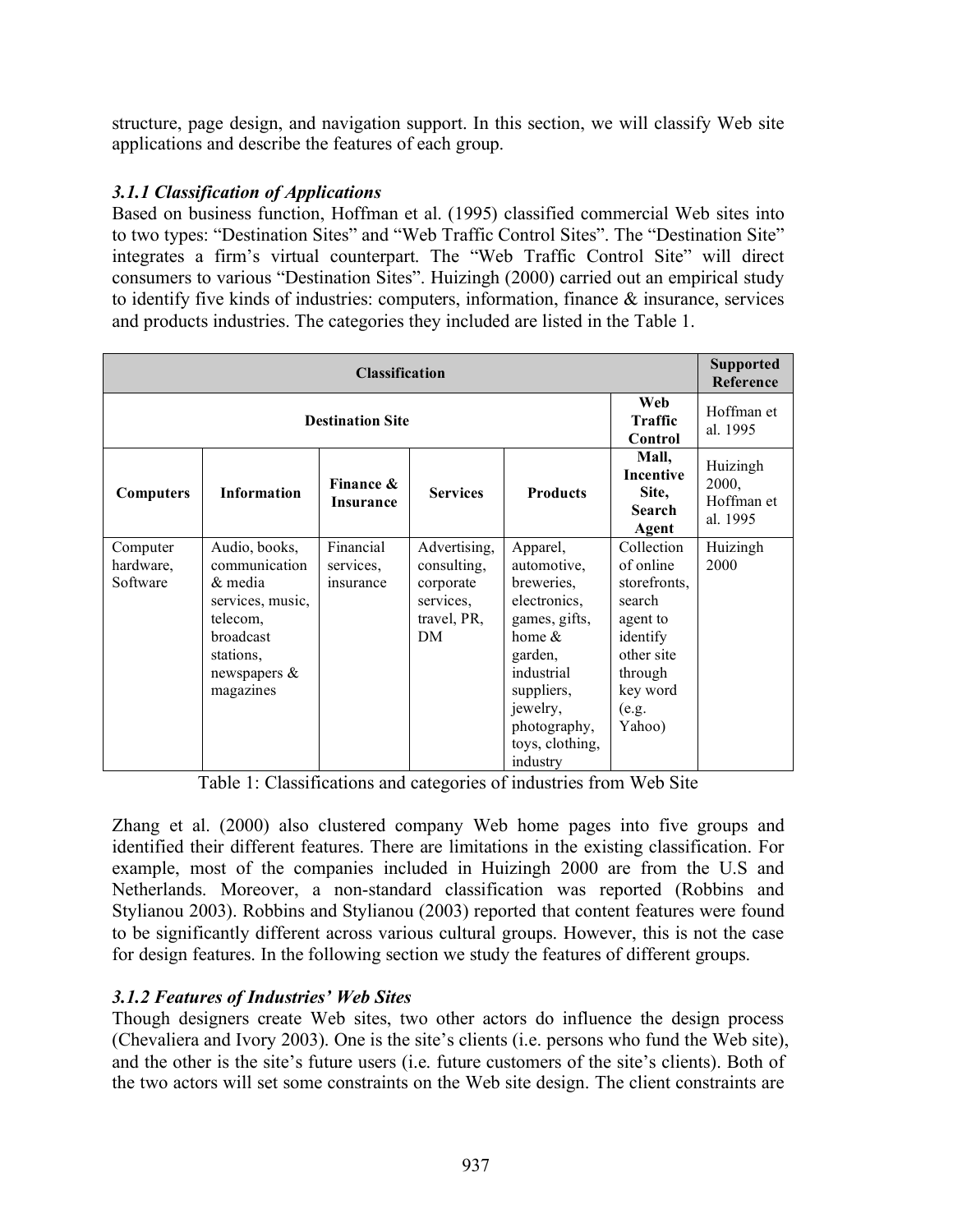the requirements that clients explicitly prescribe or inferred by designers from prior interactions with other clients. The user constraints are that designers infer from their prior experiences as Web site users. User constraints usually address general interests to users and usability (e.g. ease of navigation). Clients may propose superficial requirements and simple features of Web site, such as e-mail address of the company, color of the background, etc. Table 2 consists of several features on Web home page.

| Web Home Page Characteristic | <b>Feature on Web Home Page</b>                     | <b>Supporting</b>  |
|------------------------------|-----------------------------------------------------|--------------------|
|                              |                                                     | Reference          |
| Service                      | e-mail, on-line help, frequently asked questions    | Zhang et al. 2000  |
| Index                        | search, site index, listbox                         | Zhang et al. 2000  |
| Commercial                   | e-commerce, log-ins, advertisement                  | Zhang et al. 2000  |
| Legal                        | legal, privacy, copyright                           | Zhang et al. 2000  |
| Financial                    | news, investor information, stock price             | Zhang et al. 2000  |
| Number of window dressing    | colors, links, images (e.g. use different forms for | Zhang et al. 2000  |
| features                     | repeated links, use conventional means for          | Ivory and Hearst,  |
|                              | highlighting links, e.g. underline words/label)     | 2002               |
| Animation                    | animation, (e.g. graph animation is irritating to   | Spool, et al. 1997 |
|                              | users and impede their scanning of contents)        | Zhang et al. 2000  |
| Miscellaneous                | Jobs, career information, etc.                      | Zhang et al. 2000  |

Table 2: Web Home Page Characteristic (Zhang et al. 2000)

However, users may require more usage features. According to previous research there are several classifications of Web site criteria from user's perception. We can classify features from different point of view. For example, from user's satisfaction's point of view, there are features like relevancy, accuracy, comprehensibility and comprehensiveness of information, ease of use, entry guidance, Web site structure, hyperlink connotation, Web site speed, page layout and language customization [Muylle et al. 2004]. From content & design's point of view, there are features like information, transaction, entertainment, perception content, navigation structure, search function, protected content, quality of structure, and image and presentation style [Huizingh 2000]. There are overlaps in different frameworks proposed in previous research and the definitions are not the same in different work. For our later use for structure analysis, we classify them into two groups in Table 3. One is content related and the other is structure/navigation related.

|                                                           | Content                                                                             |                                                                                           | <b>Structure/Navigation</b>                    | <b>Supporting</b><br>Reference |
|-----------------------------------------------------------|-------------------------------------------------------------------------------------|-------------------------------------------------------------------------------------------|------------------------------------------------|--------------------------------|
| Intrinsic IO                                              | <b>Contextual IQ</b>                                                                | <b>Representational IQ</b>                                                                | <b>Accessibility IQ</b>                        | Lee <i>et al</i> $2002$        |
| Accuracy,<br>believability,<br>reputation,<br>objectivity | Value-added,<br>relevance.<br>completeness,<br>timeliness,<br>appropriate<br>amount | Understandability,<br>interpretability,<br>and<br>concise<br>consistent<br>representation | Accessibility, ease of<br>operations, security | Wang<br>Strong<br>and<br>1996  |
|                                                           | <b>Product Quality</b>                                                              | <b>Service Quality</b>                                                                    |                                                |                                |
| Free-of<br>error,                                         | representation,<br>concise                                                          | completeness,<br>consistent representation, appropriate amount relevancy,                 | Timeliness,<br>security.<br>believability,     | Lee <i>et al</i> 2002          |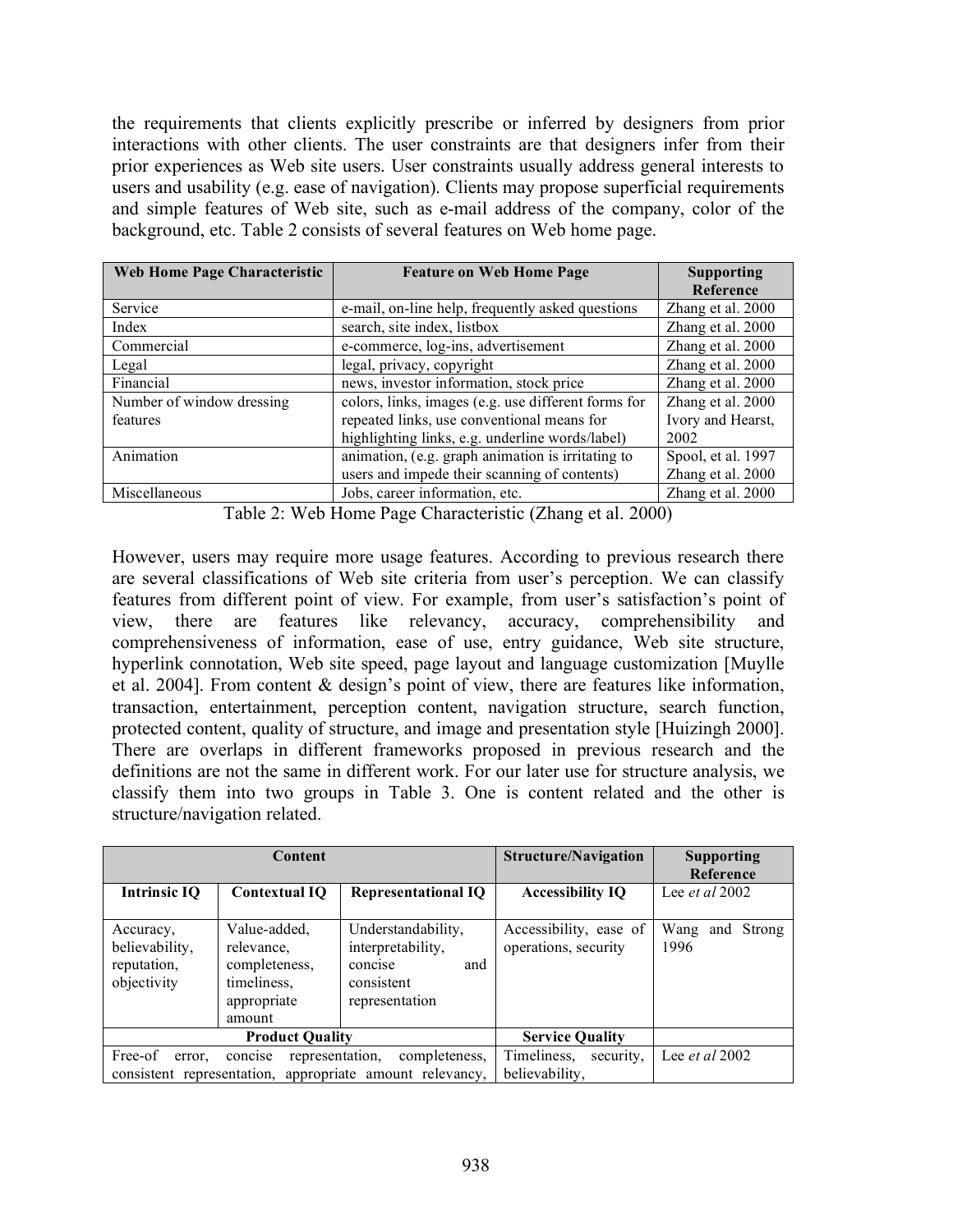| understandability, interpretability, objectivity      | accessibility, ease of<br>manipulation, |                                |                      |
|-------------------------------------------------------|-----------------------------------------|--------------------------------|----------------------|
|                                                       |                                         | reputation.<br>value-<br>added |                      |
| <b>Ouality</b>                                        | <b>Presentation</b>                     | <b>Navigation</b>              |                      |
| Believable information                                | Information location.                   | Quantity,                      | Zhang et al 2000     |
|                                                       | distracting elements,                   | functionality<br>and           |                      |
|                                                       | graphics usage                          | relevance<br>of                |                      |
|                                                       |                                         | hyperlinks,<br>layout.         |                      |
|                                                       |                                         | navigation structures          |                      |
| <b>Information Quality</b>                            |                                         | <b>System Quality</b>          |                      |
| Content usefulness, information adequacy              |                                         | Usability,                     | Yang et al. 2005     |
|                                                       |                                         | accessibility, security,       |                      |
|                                                       |                                         | interaction                    |                      |
| Accuracy, content relevance and completeness, format, |                                         | Navigation, ease of            | Cheung<br>and<br>Lee |
| timeliness                                            |                                         | time.<br>use, response         | 2005                 |
|                                                       |                                         | security in                    |                      |

Table 3: User's Requirements

The definition of information quality varies in different research for different purpose. Lee et al. 2002 includes security and operations as accessibility information quality, while Yang et al. 2005 includes only content related criteria in information quality and put ease of use and security into system quality. To summarize, the features can be view from two aspects. One aspect is content related. The content is very important, which have features shown in Table 4. The other is structure/navigation related. In this study we will focus on structure, the features of which were shown in Table 5.

| <b>Dimensions</b>   | <b>Brief Description</b> | <b>Importance &amp; Examples</b>       | <b>Supporting</b><br><b>References</b> |
|---------------------|--------------------------|----------------------------------------|----------------------------------------|
| Accuracy            | of<br>The<br>accuracy    | The reliability of the information     | Ho and Wu                              |
|                     | information on the Web   | affects consumer evaluation of the     | 1999                                   |
|                     | The readability<br>site. | Web site and purchasing decision.      | Spool et al.                           |
|                     | should be acceptable     |                                        | 1997                                   |
| Relevance and       | relevance<br>The<br>and  | Content is the most important thing,   | Madu<br>and                            |
| <b>Completeness</b> | completeness<br>of       | providing relevant information to      | Madu 2002                              |
|                     | information on the Web   | help user surf and shop online.        |                                        |
|                     | site content.            | Complete information can help user     |                                        |
|                     |                          | competent and informed<br>make         |                                        |
|                     |                          | decision about product or service.     |                                        |
| <b>Media Format</b> | The way information is   | The media richness of the Web          | Madu<br>and                            |
|                     | presented on the Web     | facilitates the provision of graphics, | Madu 2002                              |
|                     | site                     | text, sound, and video, making         |                                        |
|                     |                          | information attractive as well as      |                                        |
|                     |                          | useful.                                |                                        |
| <b>Timeliness</b>   | The timeliness of the    | The Web site should be frequently      | Madu<br>and                            |
|                     | information on the Web   | updated<br>outdated<br>avoid<br>to     | <b>Madu 2002</b>                       |
|                     | site                     | information                            |                                        |

|  | Table 4: Content Related Features |  |
|--|-----------------------------------|--|
|--|-----------------------------------|--|

| <b>Dimensions</b> | <b>Brief Description</b> | <b>Examples</b>                                                | <b>Supporting</b><br>References |
|-------------------|--------------------------|----------------------------------------------------------------|---------------------------------|
| <b>Size</b>       |                          | The number of pages of Provide textual information             | in Huizingh                     |
|                   |                          | the Web site. Size is   smaller units or using multiple pages. | 2000                            |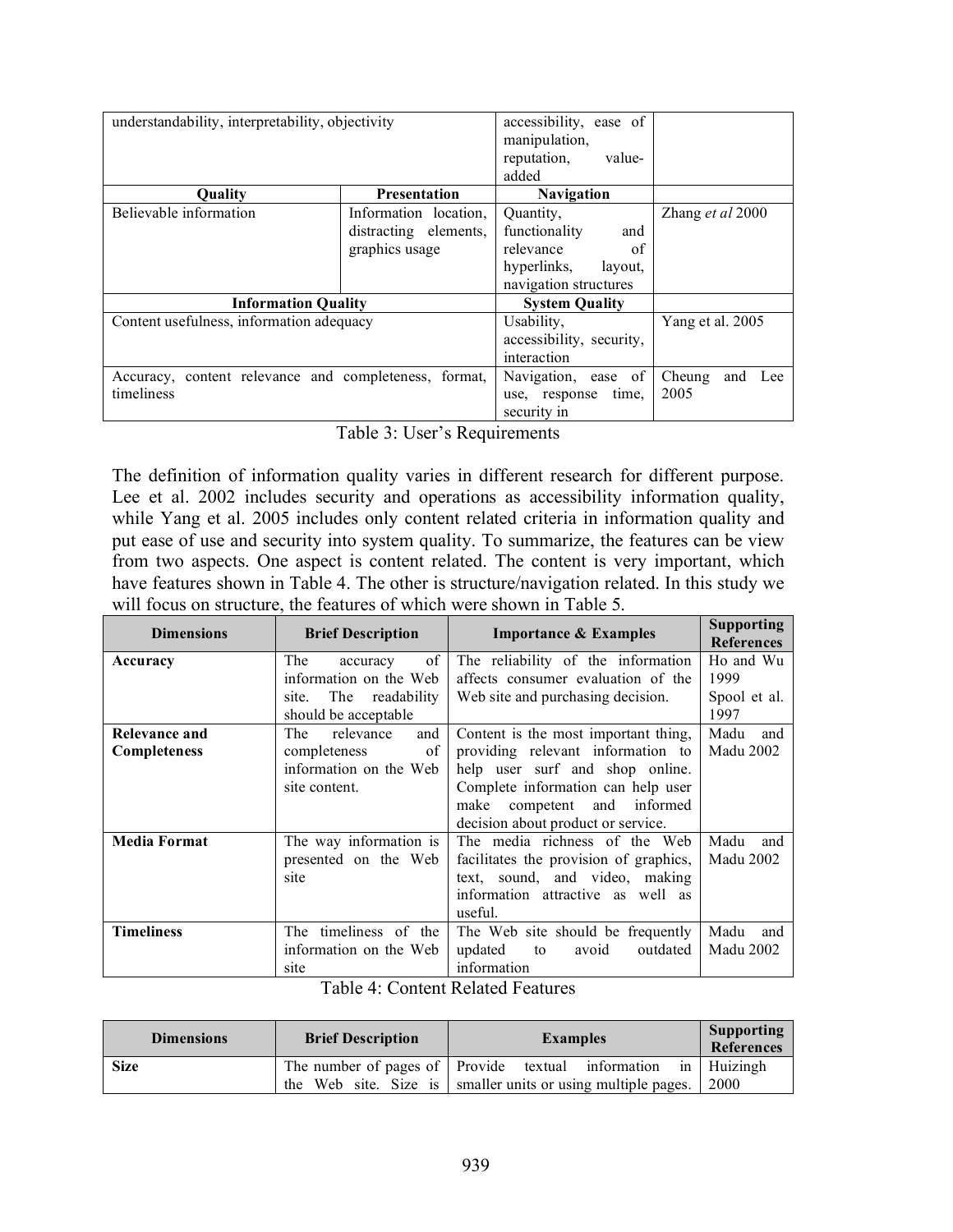| Page Layout                 | significantly<br>related<br>with almost all content<br>and design aspects.<br>The format of a single                                                                                                                                                  | Size of website be appropriate and<br>can vary with applications.<br>To facilitate marketing purposes or                                                                                                                                                           | Nielsen,<br>2000<br>Ivory<br>and<br>Hearst,<br>2002 |
|-----------------------------|-------------------------------------------------------------------------------------------------------------------------------------------------------------------------------------------------------------------------------------------------------|--------------------------------------------------------------------------------------------------------------------------------------------------------------------------------------------------------------------------------------------------------------------|-----------------------------------------------------|
|                             | Web page.                                                                                                                                                                                                                                             | requirements e.g.<br>aesthetic<br>the<br>promotion product can be placed in<br>the center.                                                                                                                                                                         |                                                     |
| <b>Structure/Navigation</b> | There are tree structure<br>and<br>general<br>graph<br>Different<br>structures.<br>provides<br>structure<br>different kinds of access<br>or navigation features.                                                                                      | multi-level<br>Expose<br>users<br>to<br>information architecture (i.e., link<br>clustering<br>with<br>headings).<br>The<br>sequence of pages should follow<br>application<br>requirements.<br>The<br>number of links going out of a page<br>should be constrained. | Saywer,<br>et<br>al. 2000                           |
| <b>Response Time</b>        | The speed of access and<br>availability of the Web<br>site at all time. The<br>download speed of files<br>The<br>and<br>graphs.<br>searching time and the<br>number of clicks to<br>access the destination<br>page should be as short<br>as possible. | The slow speed will cause the user to<br>abandon the transaction. Download<br>speed should not exceed 10 seconds,<br>screen size should be explicitly<br>defined                                                                                                   | Kim<br>and<br>Lim 2001<br>Nielsen,<br>2000          |
| <b>Security</b>             | The website's ability in<br>protecting<br>consumer<br>information<br>personal<br>collected<br>from<br>its<br>electronic<br>transactions<br>from unauthorized use<br>or disclosure.                                                                    | Privacy and security of online<br>transaction are important to build<br>long-term relationship.<br>trust and<br>Some page must be accessed after<br>log-ins.                                                                                                       | Madu<br>and<br><b>Madu 2002</b>                     |

Table 5: Structure/Navigation Related Features

Different industries have difference features of their Web sites. An empirical study has revealed some of the features in different industries (Huizingh 2000). Table 6 shows the features of different industries in "Destination Sites". Search agent Web sites will direct to "Destination Sites" and will not be discussed here.

| <b>Industry</b>  |                   | <b>Computers</b> | <b>Information</b> | <b>Finance</b><br>&<br>Insurance | <b>Services</b> | <b>Products</b> | <b>Supporting</b><br><b>References</b> |
|------------------|-------------------|------------------|--------------------|----------------------------------|-----------------|-----------------|----------------------------------------|
| <b>Content</b>   | Accuracy          | Medium           | High               | High                             | Medium          | Low             | Partially                              |
|                  | Content           | High             | High               | Medium                           | Medium          | Low             | Supported<br>by Zhang et               |
|                  | Media<br>Format   | Complex          | Complex            | Simple                           | Simple          | Complex         | al. 2000<br>Huizingh                   |
|                  | <b>Timeliness</b> | High             | High               | High                             | Medium          | High            | 2000                                   |
| <b>Structure</b> | <b>Size</b>       | Large            | Large              | Small                            | Small           | Small           |                                        |
|                  | Lavout            | Complex          | Complex            | Simple                           | Medium          | Simple          |                                        |
|                  | <b>Structure</b>  | Complex          | Complex            | Simple                           | Medium          | Simple          |                                        |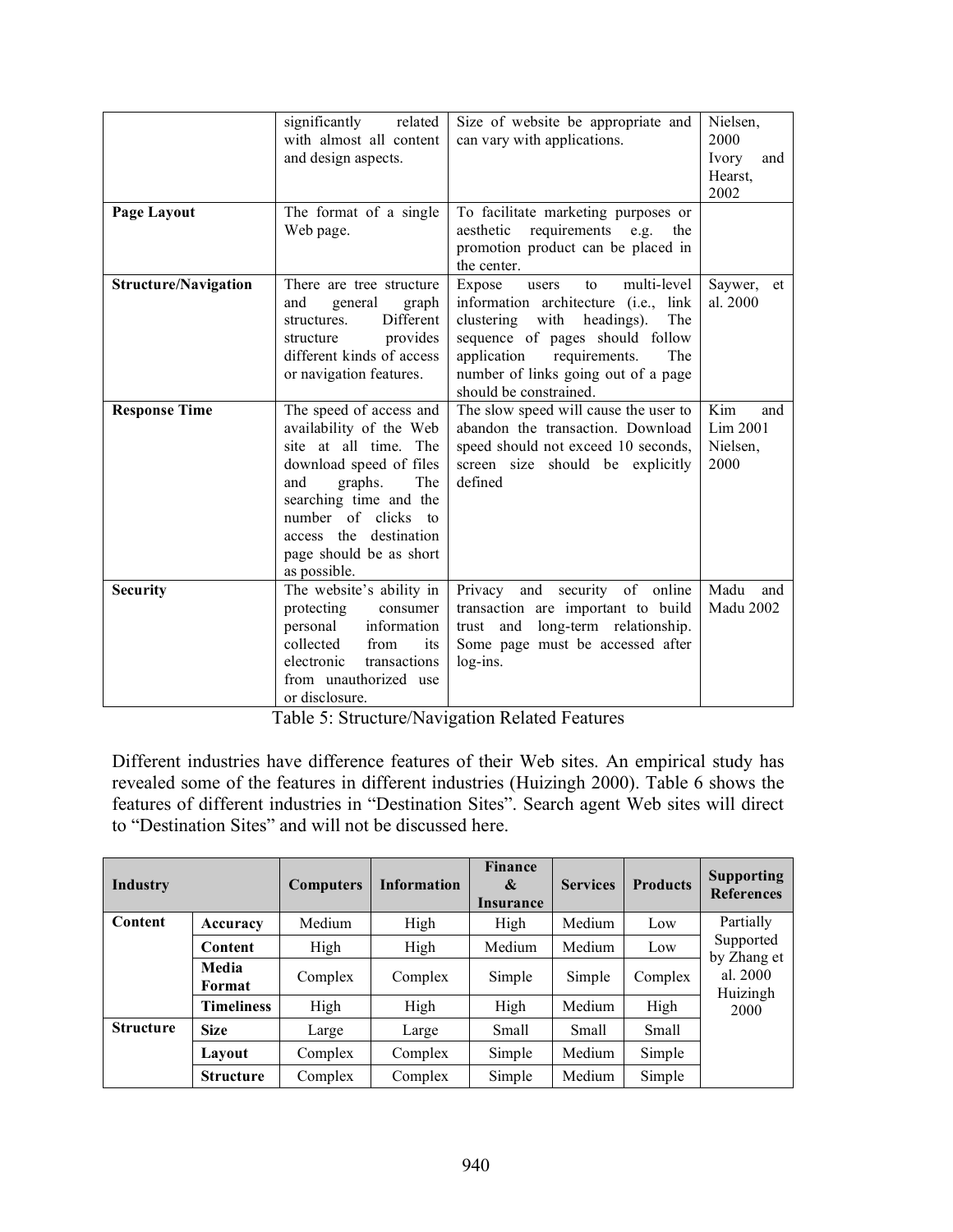| <b>Response</b><br>Time | High   | Medium | High | Medium             | Low |
|-------------------------|--------|--------|------|--------------------|-----|
| <b>Security</b>         | Medium | High   | High | $L$ <sub>O</sub> W | LOW |

The features may not be exactly the same even for the same industry. The website scale and structure vary in different website. Table 6 only shows some of the common features in some of website in the industry studied in previous work. For example, the security requirement of financial website is high and user cannot access certain page without going through the log-in page. For illustration, let's assume a financial institution plans to build a website which offers clients online access to their accounts and information of different investment funds. This website supports online transactions (such as purchasing or selling financial assets) and therefore its design prohibits an explicit return (back) hyperlink for any page access and, at the same time, disallows content caching. For increased usability, all pages on this website cannot contain more than 15 hyperlinks pointing to other pages, internal or external. For general marketing or promotion purposes, page accesses by the visitor has to follow some specified sequence, such as exposing the visitor to a page highlighting a particular investment fund before his or her access to a targeted content (such as his or her account). In light of their respective objectives and requirements, website designs can be considered as optimization problems; that is, maximizing or minimizing an objective while subject to particular constraints. In the next sub-section, we describe the representation of website designs using a generic objectiveconstrain structure that can be directly translated to the corresponding mathematical formulation.

## *3.2 Generic Website Design Layer*

In spite of the heterogeneous objectives and diverse requirements, websites can be classified into generic categories. In Generic Website Design layer, we define a set of generic design categories that differ in objectives and constraints. The objective of a website conceivably can be analyzed from a perspective of the user or the designer. In this study, we consider both perspectives in defining generic website objectives but place a conscious emphasis on the user's objective because its realization is necessary for accomplishing the designer's objective. Users typically value effective searches, such as accessing more relevant documents/resources or assembling a large choice set for their purchase consideration. Users may also value search efficiency, such as retrieving targeted or interesting contents using less time or fewer numbers of clicks. Table 1 lists example objectives and constraints.

|       |    |         | <b>Objectives</b>                     | <b>Constraints</b>                               |
|-------|----|---------|---------------------------------------|--------------------------------------------------|
|       |    | ಕ       | Users given the longest path to       | Number of links branching out from a page is     |
|       |    | ē       | destination; more products will be    | constrained; some pages cannot be accessed using |
|       |    |         | seen; number/cost of links should be  | back links for security; some pages have to be   |
| esign |    | 'ebsite | minimized for ease of maintaining and | accessed in particular order or within specified |
|       | 55 |         | efficiency, etc.                      | distance; adapt website to dynamic access        |
|       |    |         |                                       | behaviors, etc.                                  |
|       |    |         |                                       |                                                  |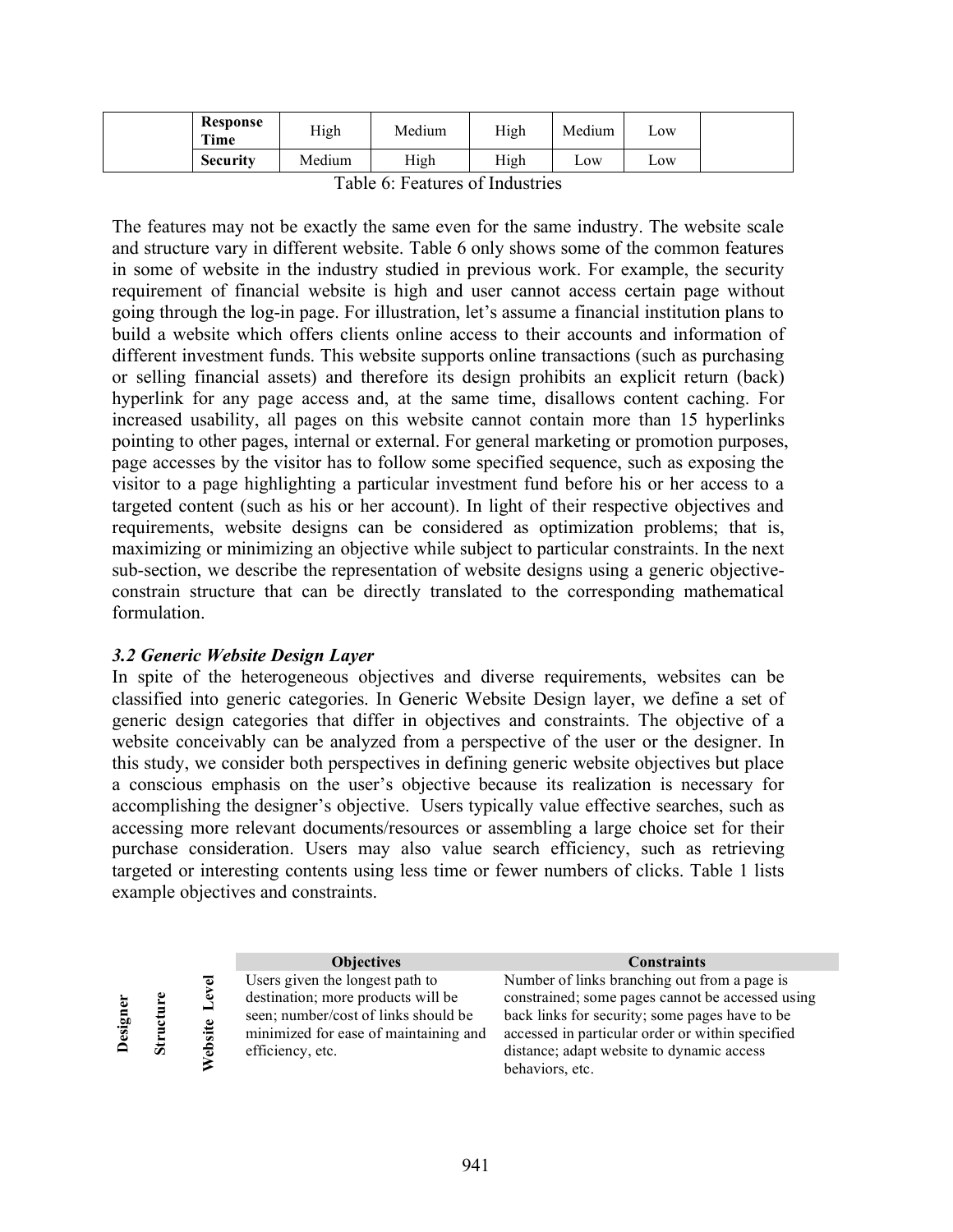|                          | Level<br>Page | Contents can be minimized and<br>updated automatically, etc.                                                                     | Promotional product placed in the center of a page,<br>etc.                                                                                                                                                                                                                                        |
|--------------------------|---------------|----------------------------------------------------------------------------------------------------------------------------------|----------------------------------------------------------------------------------------------------------------------------------------------------------------------------------------------------------------------------------------------------------------------------------------------------|
| Human Computer Interface | Text          | Acceptable readability (Spool, et al.,<br>1997), etc.                                                                            | Provide textual information in smaller units or using<br>multiple pages (Nielsen, 2000), etc.                                                                                                                                                                                                      |
|                          | Link          | Expose users to multi-level<br>information architecture (i.e., link<br>clustering with headings) (Saywer, et<br>al., 2000), etc. | Use different forms for repeated links, e.g. text and<br>image (Ivory and Hearst, 2002), number of links<br>branching out from a page is confined, etc.                                                                                                                                            |
|                          | Graph         | Download speed of graphs be<br>minimized.                                                                                        | Graph animation is irritating to users and impede<br>their scanning of contents (Spool, et al., 1997), etc.                                                                                                                                                                                        |
|                          | Page          | Text density should facilitate page<br>scanning by users (Saywer, et al.,<br>2000; Spool, et al., 1997), etc.                    | Download speed should not exceed 10 seconds,<br>screen size should be explicitly defined (Nielsen,<br>2000), etc.                                                                                                                                                                                  |
| Structure                | Site Level    | Search time, number of clicks and<br>content access time be minimized;<br>maximize page accessibility, etc.                      | Size of website (such as number of pages or<br>documents) be appropriate and can vary with<br>applications, e.g. newspaper or different kinds of<br>books (Ivory and Hearst, 2002), related pages be<br>connected; entire website is within a certain height<br>and width for ease of search, etc. |
|                          | Level<br>Page | Contents can be minimized and be<br>updated frequently, etc.                                                                     | Page layout be consistent; page download speed be<br>constrained; download speed of graphs be<br>minimized, etc.                                                                                                                                                                                   |
| Human Computer Interface | Text          | Acceptable readability (Spool, et al.,<br>1997).                                                                                 | Textual content on inter-connected pages should be<br>related, etc.                                                                                                                                                                                                                                |
|                          | Link          | Maximize accessibility of links;<br>related links can be found on portal<br>page, etc                                            | Use different forms for repeated links, e.g. text and<br>image (Ivory and Hearst, 2002), use conventional<br>means for highlighting links, e.g. underline<br>words/labels, etc.                                                                                                                    |
|                          | Graph         | Download speed of graphs be<br>minimized, etc.                                                                                   | Attractive graphic designs, particularly those<br>describing products and services, etc.                                                                                                                                                                                                           |
|                          | Page          | Download time should not exceed 10<br>seconds (Nielsen, 2000), etc.                                                              | Pages be accessible to people with disability, etc.                                                                                                                                                                                                                                                |

Table 7: Examples of General Website Design Objectives and Constraints

**User**

We represent generic website design categories using a 4-constraint-parameter tuple (*C*,*O*,*R*,*S*), where *C* is the cost of an arc, *O* denotes out-going degree constraint on vertices, *R* represents sequencing relationship between some vertices, and *S* describes structure constraint. Cost of an arc is the time required for downloading a page, which is affected by page size and network traffic. For simplicity, we can assume identical page loading time; i.e., symmetric cost of arc. Casual observations show pages considerably vary in loading time, thus suggesting the use of a directed graph that embraces backward links. We also consider other constraints. To provide easy access to other pages and prevent pages from growing overwhelmingly, a website should limit the out-going degree of its pages, such as confining the number of hyperlinks on a page to specified upper and lower bounds. Sequencing relationships depict the order in which the visitor access pages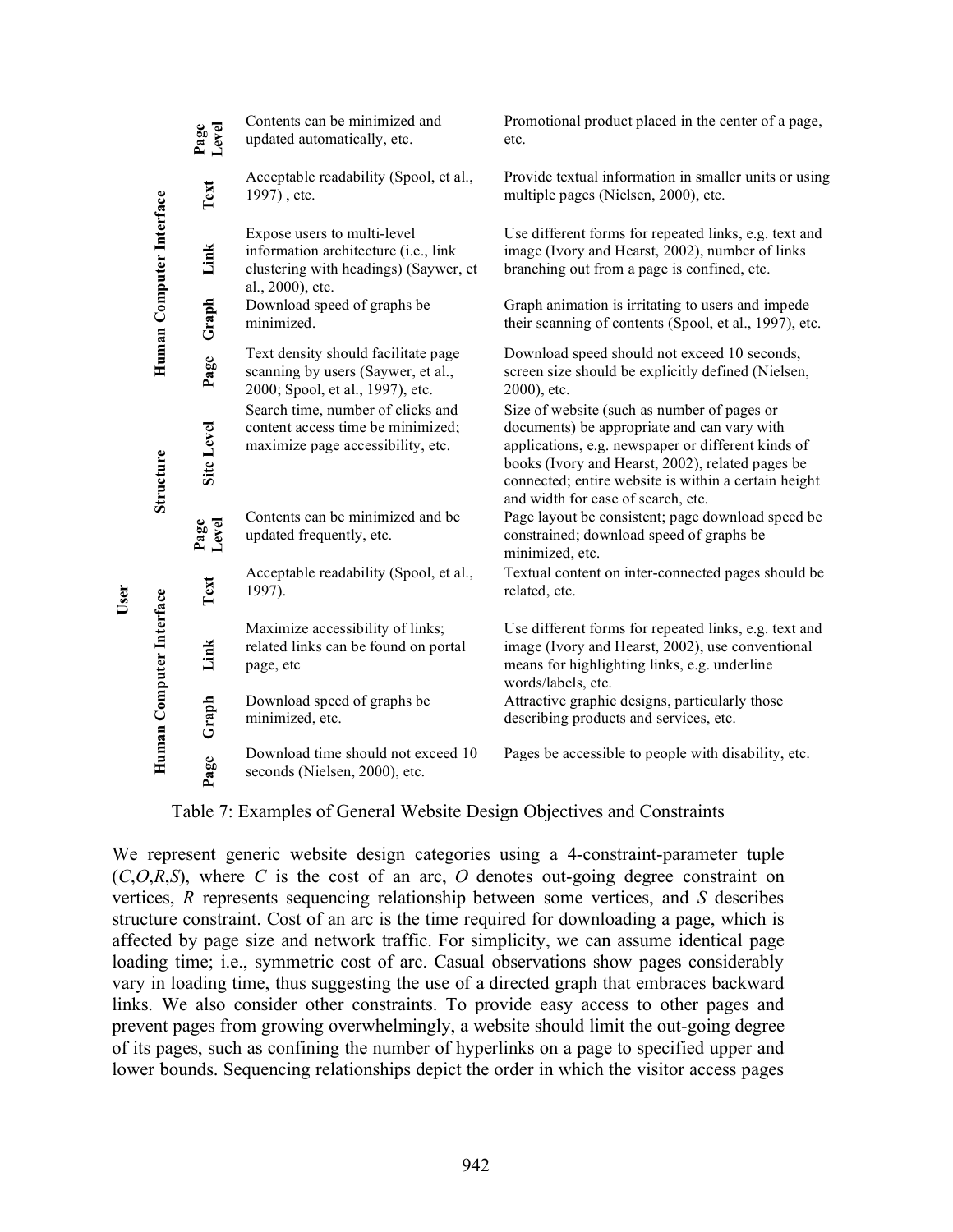on a website. By design, some pages are shown to the visitor before his or her access particular pages. This suggests a relationship between pages which can be immediately adjacent or away by a specified distance. For instance, two pages distant within 2 nodes have one intermediate page between them. Structure constraints describe the structure of a graph. Tree is a common structure and is advantageous in simplicity and maintainability (such as hyperlink updates). Directed acyclic structure is effective for allowing the user to reach a targeted content by following different navigation paths. A directed cyclic graph allows the user to return to any of pages previously visited. When N constraints are taken into consideration, N-constraint-parameter tuple will be used to represent the generic website design. These four constraints are chosen for preliminary study and for their importance to represent structural and security aspect of a website.

Continued with the financial website example, let's assume the primary objective be quick information access (retrieval). Using a 4-constraint-parameter tuple, we can model this website design as the followings. The primary objective is minimized average access time. The security and disabled caching requirements imply non-identical and asymmetric costs of arc. The restriction on the branching links suggests an upper-bound constraint on out-going degree of a page. Order of page access signals immediate sequencing relationships desired or planned. Table 2 lists possible values of the constraints described.

| <b>Cost of Arc</b><br>IU. | <b>Out-Going Degree (O)</b>                 | <b>Sequencing Relationship</b><br>(R) | <b>Structure Constraint</b>         |
|---------------------------|---------------------------------------------|---------------------------------------|-------------------------------------|
| Identical                 | No Constraint                               | No Constraint                         | No Constraint                       |
| Symmetrical               | <b>Upper Bound</b><br>Constraint            | <b>Immediate Sequencing</b>           | Directed Tree Structure             |
| Nonsymmetrica             | Lower Bound<br>Constraint                   | At most one node in-between           | Directed Acyclic Graph<br>Structure |
|                           | Upper and Lower<br><b>Bound Constraints</b> | At least one node in-between          | Directed Cyclic Graph<br>Structure  |

Table 8: Listing of Possible Values for 4-Parameter Constraint Tuples (C,O,R,S)

## *3.3 Mapping between Application Layer and Generic Website Design Layer*

To illustrate the mapping between the Application Layer and Generic Website Design Layer, let's consider a website for supporting self-served trouble shooting by customers of a particular laptop made and model. Assume the primary design objective be minimizing the number of clicks required to access targeted trouble-shooting contents (such as technical documents or online instructions). The website can be modeled using a directed tree if all of its pages by design are connected and do not allow circles in its graph representation. Alternatively, the website can be consider as a search tree in which the visitor wants to access each page once and then return to starting page when it presents search results systematically, such as in alphabetic order. A sequencing constraint exists to ensure the visitor's browsing through particular pages before reaching a targeted content. To balance connectivity and usability, there is a constraint on the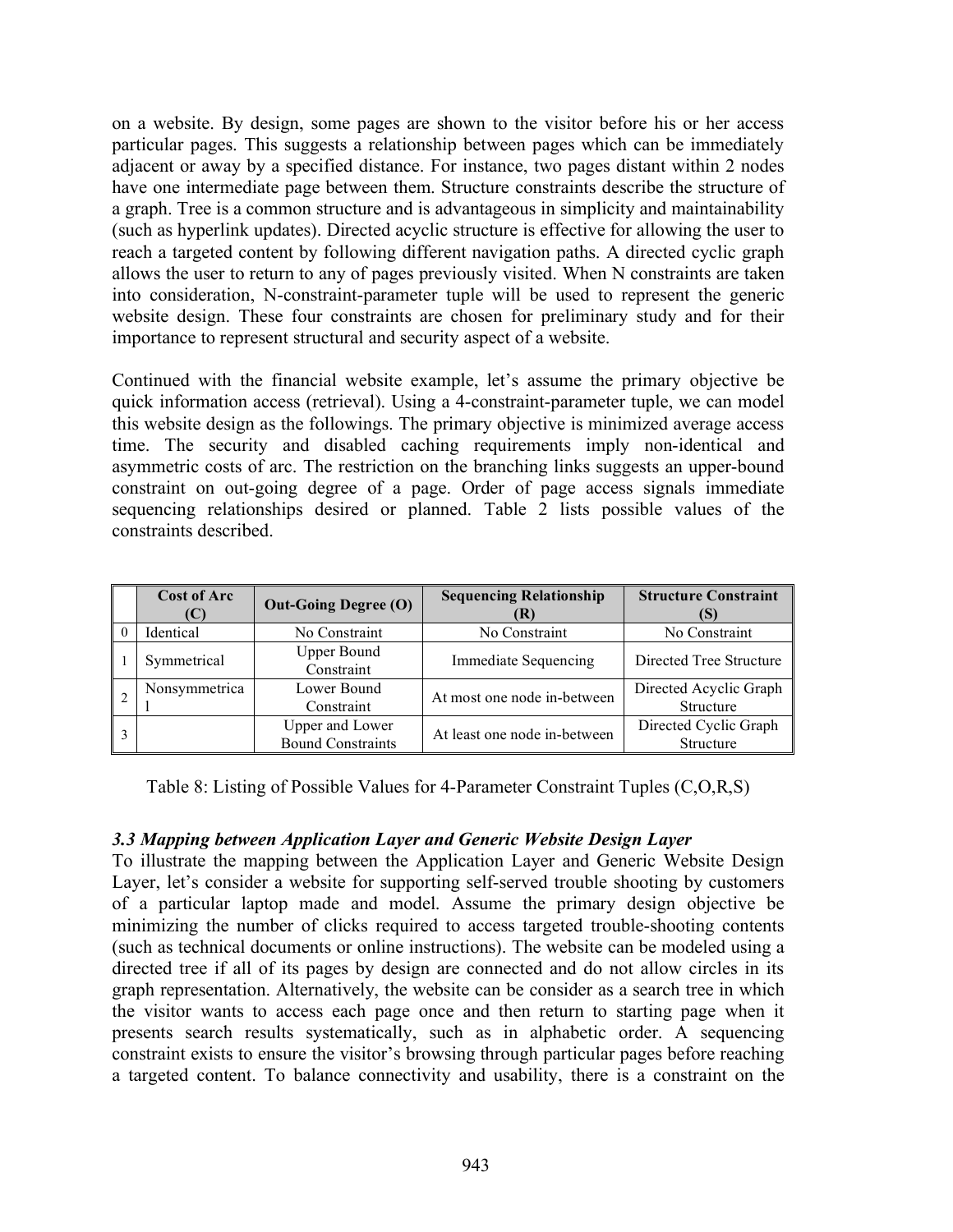upper and lower bounds for outgoing degree, such as pages containing (inclusively) between 5 and 20 hyperlinks pointing to other pages (internal or external). Page loading time is critical and is used to approximate the cost of a page. In this case, we can model this website design using tuple 3 of the generic design defined by the constraints on cost of arc, outgoing degree, sequencing relationship, and structure (see Table 2).

Many but not all website designs can be modeled as graph problems. At the same time, some graph-based methods are directly applicable to analyzing or evaluating website designs while others require further extensions to be so. From a research aspect, it is interesting to scrutinize the intersections between website design and graph-based analysis (such as how a website design can be analyzed or evaluated using a particular graph-based method) while identifying those not readily for such analyses and specifying the additional requirements to be addressed. In this study, we propose a framework that allows us to classify generic categories of website designs and maps each category to a graph structure to be analyzed and evaluated using established analytical methods. In addition, we also explore website designs not directly analyzable using graph-based modeling, thus shedding light on the potential boundary of its applications in website designs and evaluations, together with the necessary extensions.

#### *3.4 Graph-based Modeling and Analysis Layer*

The use of graph theory to model and analyze website designs has been investigated. Modeling a generic design as a graph-construction configuration problem allows searches of optimal designs as well as evaluating existing designs analytically. Websites usually have constraints germane to structure (such as directed tree versus directed acyclic graph), page sequence (such as immediate versus general sequence), outgoing degree (such as upper or lower bound), and cost of arc (such as identical versus non-identical). Accordingly, we can use primary objectives and key constraints to define generic website design categories and model each category as a particular graph problem.

Mathematical notations of the generic design will be provided to facilitate design analysis mathematically. Some of the objectives and constraints can be formulated as mathematical programming problems, while some can not. For example, no typo error on website is one of the constraints, but it cannot be formulated as a mathematical programming problem. Some of the objectives and constraints can only be achieved through user interface design, such as the preference for color, etc. In this research, we focus on the structural design of Web site, and will discuss the objectives and constraints that can be quantified. We described some of them in mathematical notation. First, the objective of accessibility will be illustrated as example to show the transformation from description to mathematical notation. Second, several constraints will be presents in mathematical form.

The mathematical formulation of objective to achieve accessibilities is shown below. The accessibility of a link is the attractiveness or priority in a Web page. It can be denoted as a low value or a high value. Accessibility of Web pages can be determined by the expected link number (Yen, 2004).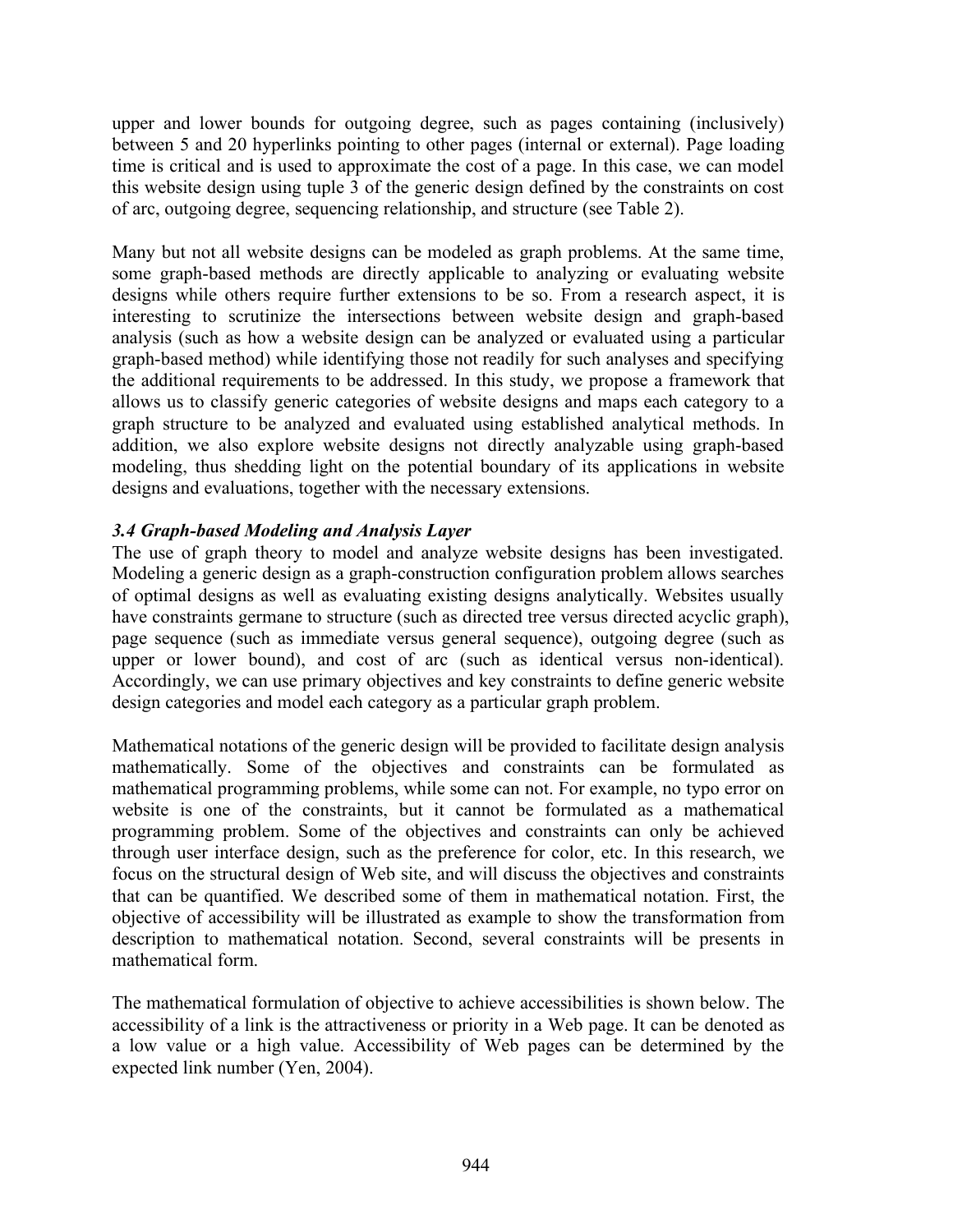$$
AP_i = f(EN_i) = aEN_i + b,
$$
  

$$
EN_i = \sum_{j=1}^{N} w_i AL_i,
$$

where  $EN_i$  is the expected number of the links pointing to page i. The  $j<sup>th</sup>$  link pointing to page i is denoted as  $i_j$ . W<sub>i</sub> is the level weight of the page that the j<sup>th</sup> link located and  $\overline{N}_i$  is the total number of the links pointing to page i.  $AL_i$  is the accessibility of j<sup>th</sup> link pointing to page i. Each AL here is set as 1 for simplicity. AL can also be assigned other value to represent the link's attractiveness.

We try to illustrate some constraints that can be formulated as mathematical programming problems in the following. Several constraints are shown below.

#### 1) All the pages in the Web site should be connected.

This constraint commands the structure of the website link structure to be a connected graph. We assume that the node 1 is the root. For each node, except the root, there is at least one in-going link. There must be at lease one out-going link from the root. Here are some general constraints:

$$
\sum_{i}^{n} x_{ij} \ge 1, i \in (2, ..., n),
$$
\n
$$
\sum_{j}^{n} x_{1j} \ge 1,
$$
\n
$$
x_{ii} = 0, i \in (1, ..., n),
$$
\n(E1)\n
$$
(E2)
$$
\n(E2)

 $x_{ij}$  0-1 integer (E4)

Where  $x_{ij}$  is a zero-one variable indicating whether arc  $(i,j)$  belongs to the spanning tree. The  $c_{ii}$  denotes the cost of arc (i,j), i.e. the loading time of page j, or depending on the settings in the experiments. Constraint (E1) indicates that each vertex should be pointed to by some other vertex, except the root node, so that the graph is connected. Constraint (E2) shows that the root node must point to some other vertex/vertices. Constrain (E3) and  $(E4)$  shows that  $x_{ii}$  is a zero-one variable and there is no self-loop for each vertex.

2) All the pages are of the same size.

We assume the loading time of each page is the same. In another word, all the costs on the arcs are the same.

$$
C_{ij} = 1, i, j \in (1, ..., n), i \neq j
$$
 (E5)

3) If the out-degree is specified, the following constraint exists:

$$
\sum_{j}^{n} x_{ij} \le m, j \ne i, \text{ integer.} \tag{E6}
$$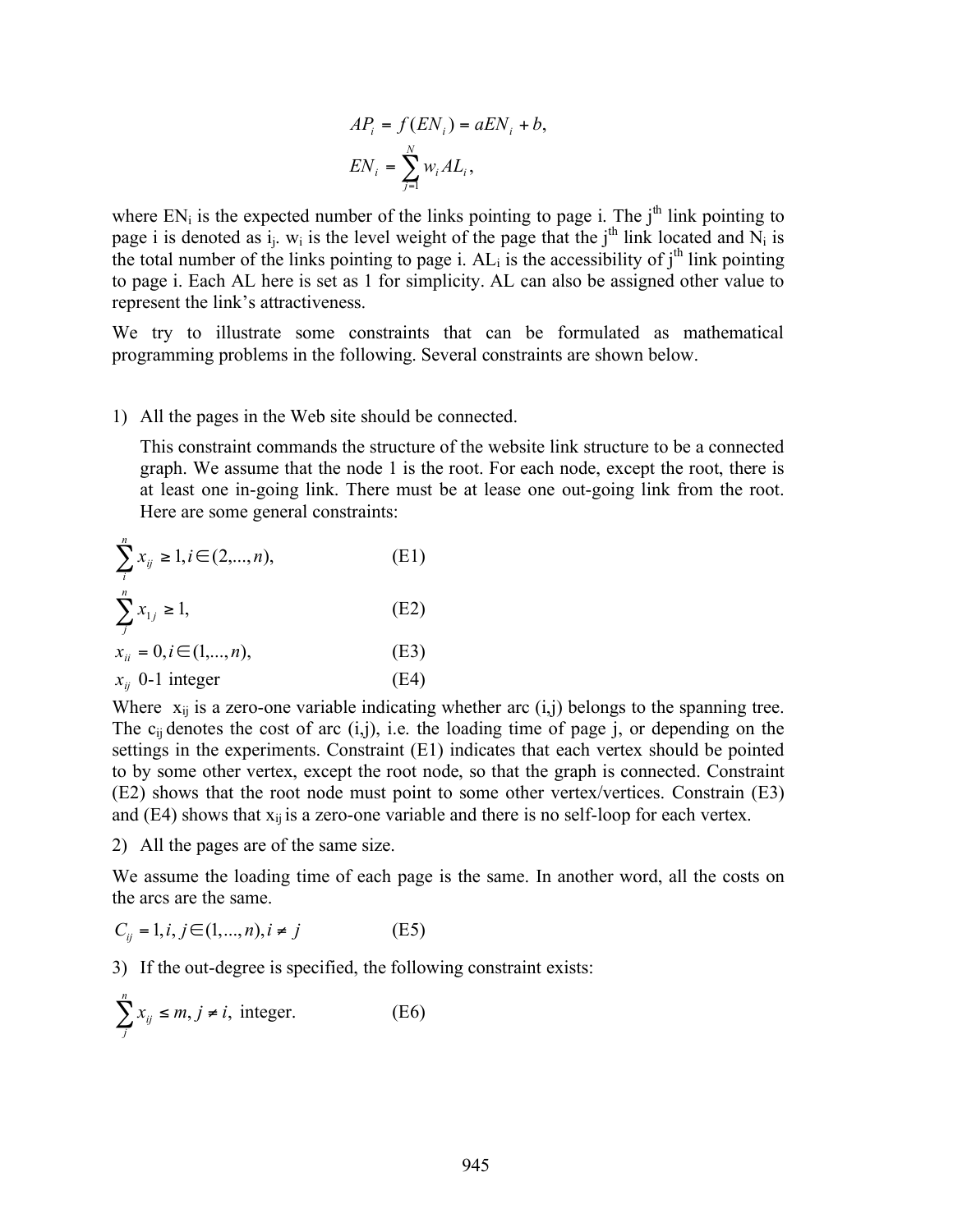Different constraints may have different values. The cost of each link can be taken as the same when we assume the loading time of the pages are similar. The degree of the outgoing degree can be changed when we define the number of links that one page can point to. We will define sequence relationship for purpose of security and define the structure as well. Moreover, different objectives are corresponding to a set of constraints.

Prior research has defined a set of classic problems that can be modeled using graphs. Examples include spanning tree, routing, flow and cut, covering and partitioning, vertex ordering, isomorphic, and sub-graph. Each problem has been further examined and applied in different contexts. For instance, different spanning-tree problems have been discussed, such as minimal spanning tree (MST), capacitated spanning tree, degree constrained spanning tree, and maximum leaf spanning tree. Similarly, routing problems can be further classified as shortest/longest path between two nodes,  $K<sup>th</sup>$  shortest path, shortest path between one and all other nodes, and traveling salesman problem (TSP). Some graph modeling problems can be solved in polynomial time, while others are NPhard and therefore may be examined using heuristic, computational methods.

We expect incomplete mapping between Generic Website Design Layer and Graph-based Modeling Layer. For example, caching can provide "conditional" back links, i.e., generating the corresponding back link when a link is traversed. Mapping such design scenarios to adequate graph models is challenging. On the other hand, some graph models cannot be directly applicable to generic website designs which may focus on fundamental or obvious requirements rather than exploring alternatives for in design objective or constraints. The incompleteness is not addressed in this study but requires further investigations.

The proposed 3-layer framework represents an analytical approach towards website design, evaluation and enhancement and can be extended to support other important issues surrounding website design, such as navigation guidance (Yen and Wan, 2003), assessments and improvements (Yen, 2004), and general design guideline. The graph models derived from Graph-based Modeling and Analysis Layer can be applied to generate "optimal" navigation for deterministic as well as stochastic instances. Assessment and improvement models that take page accessibility into account can produce designs with a desired balance between page accessibility and popularity. Yen (2004) defined four accessibility models: expected link numbers, accumulated accessibility, sum of distance reciprocal, and sum of expected distance reciprocal. Towards this, graph-based models derived from Graph-based Modeling and Analysis Layer can be extended to yield criteria for selecting accessibility models appropriate for different website applications and requirements. In addition, the proposed framework can be used as a verification and validation toolkit for structure-based guidelines for website design requirements analysis, performance evaluation and continuous enhancements.

# **4. Illustrating Use of Framework - Accessibility Analysis and Evaluation**

Using different values of these 4 parameters as shown in Table 2 that represent key constraints, a total of 192 scenarios are possible. The scenario described at the beginning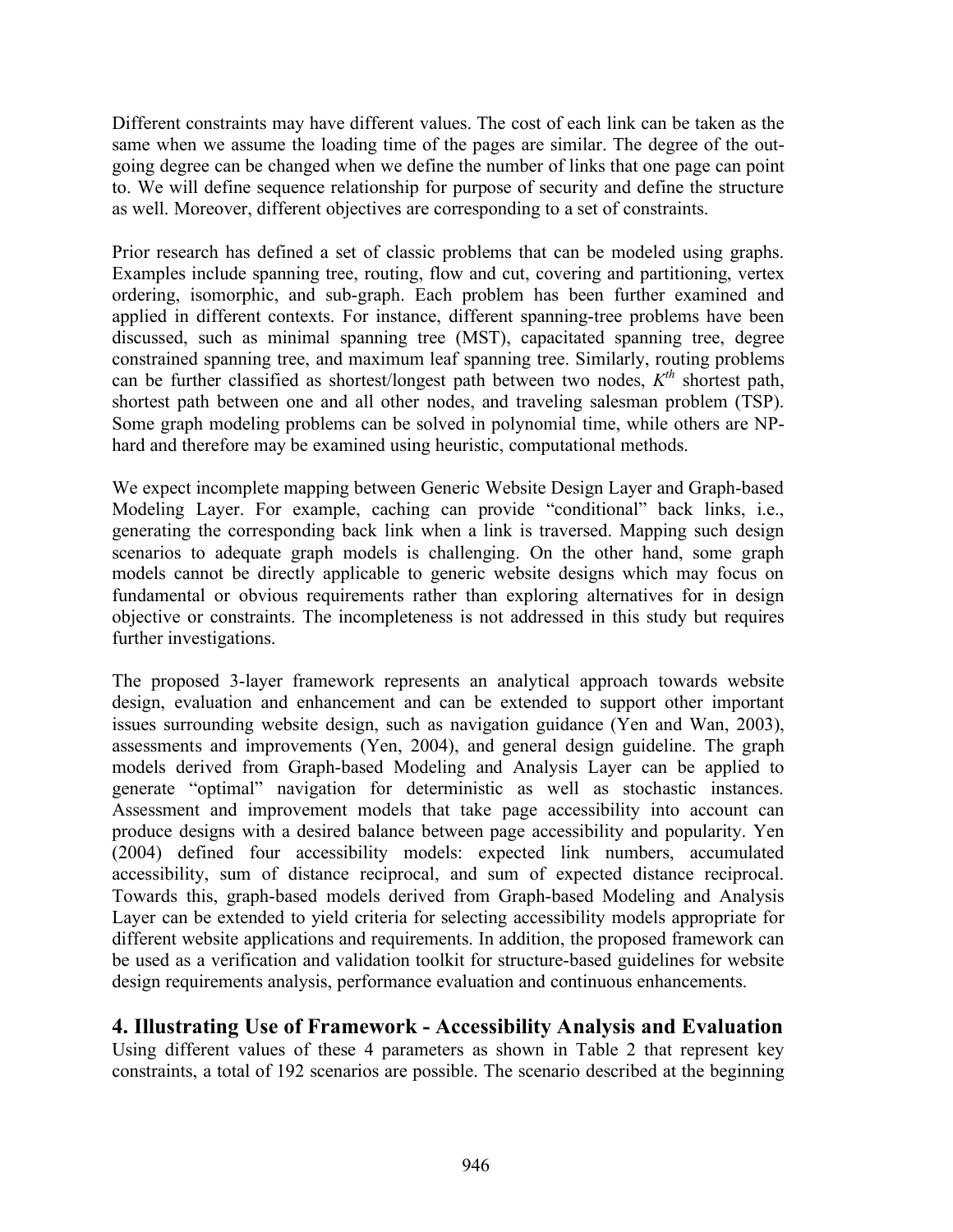of the section indeed represents case  $(1,1,1,0)$ . To solve this problem, we first transform it into case (1,1,0,0), for which several existing theories have been developed. Based on important problem characteristics, case (1,1,0,0) can be considered to be as a typical degree-constrained MST problem, which is NP-complete. Deo and Kumar (1996) proposed an iterative refinement method for computing reasonably good sub-optimal solutions for large instances of constrained spanning tree problems. The refinement repetitively compute an MST and penalize edges incident to nodes with a degree greater than a specified upper bound, terminated when the spanning tree obtained has node with a degree exceeding the upper bound. This method yields encouraging results for degreeconstrained MST problems. In the following, we provide an instance of such scenarios. We assume that there are only 8 pages in the Web site, page 1 is the root, and page 2 immediately follows page 3. The problem can be transformed to an optimization problem as the following:

Minimize *CX*<sup>T</sup>

| $\sum_{i}^{n} x_{ij} \ge 1, i \in (2,,n),$ | (1) |
|--------------------------------------------|-----|
|--------------------------------------------|-----|

$$
\sum_{j}^{n} x_{1j} \ge 1,
$$
\n(2)

$$
x_{ii} = 0, i \in (1, ..., n),
$$
 (3)

$$
x_{ij}
$$
 0-1 integer (4)  
\n $L_{\text{av}}(1) = 0$ ,  $L_{\text{av}}(i) = L_{\text{av}}(i) + 1$  if  $\mu = 1$  (5)

$$
Levet(1)-0, Levei(j)-Levei(i)+1 \text{ if } x_{ij}-1
$$
  
\n
$$
x_{23}=1,
$$
  
\n
$$
\sum_{j}^{n} x_{ij} \leq m, j \neq i, \quad m=2.
$$
  
\n(7)

*C* is a matrix that represents the cost from page *i* to page *j.*  $x_{ij}$  is a zero-one variable indicating whether arc  $(i,j)$  belongs to the spanning tree.  $c_{ij}$  denotes the cost of arc  $(i,j)$ ; i.e. the loading time of page *j* or dependent on the experimental design. Constraint (1) states that each vertex should be pointed to by some other vertex, except the root node; thus the graph is connected. Constraint (2) shows that the root node must point to some other vertex/vertices. Constraint (3) and (4) suggest that  $x_{ii}$  is a zero-one variable, and that there exists no self-loop for each vertex. If the link structure of the Web site is a spanning tree, we observe characteristic of constraint (5). In addition, constraint (6) implies page 2 to be immediately following page 3. With respect to constraints (7), the upper bound of outgoing degree of each node is set to 2. This example problem can be solved by using some software (such as LINGO) for linear or integer programming problems. The result can be used as an alternate design solution for the designer and compared with initial design.

#### **5. Future Research Directions**

To better work out and evaluate accessibility of Web site designs, we propose a framework consisting of generic design and accessibility modeling. Using this framework, we can map a Web site design to a generic design problem, which is then mapped into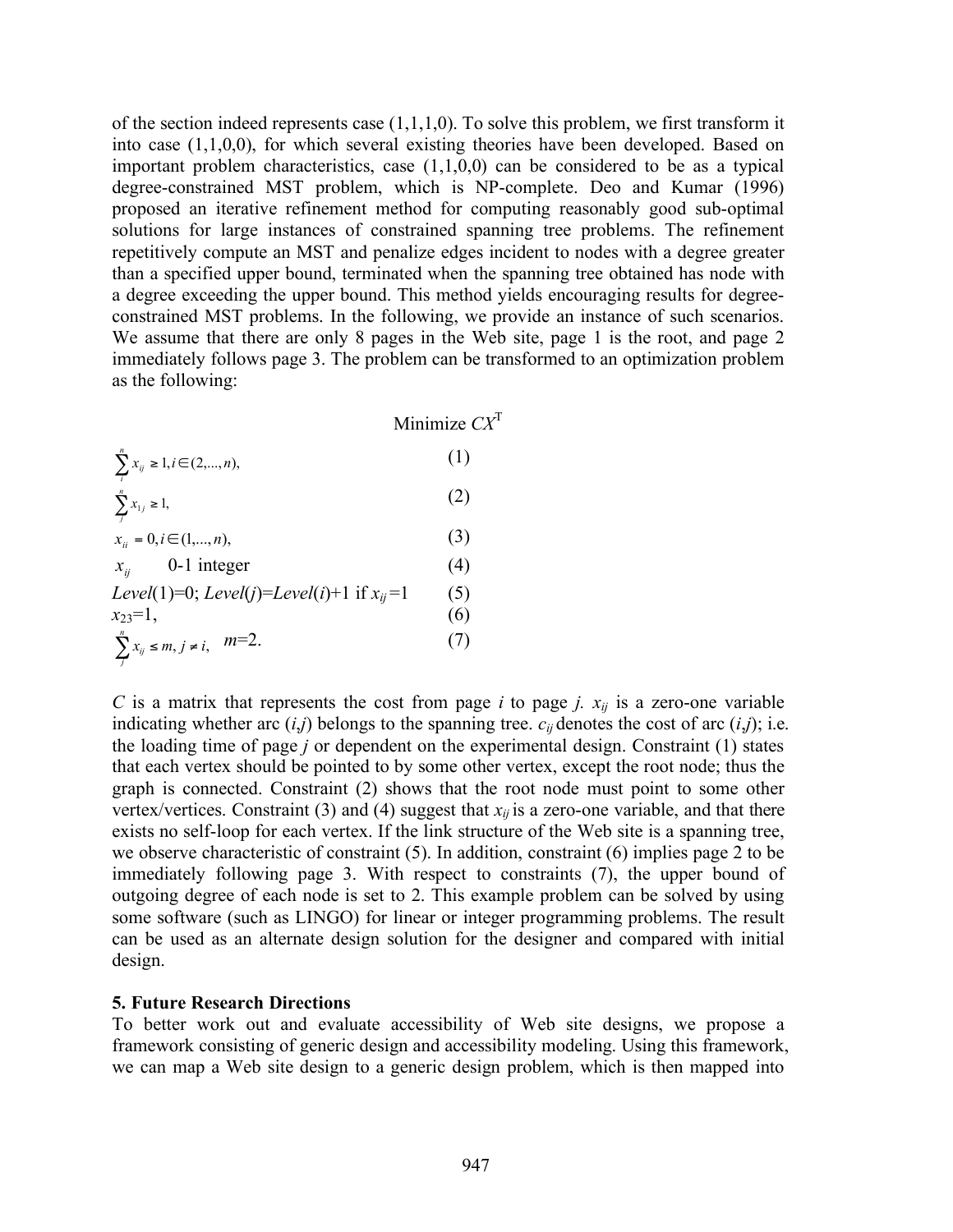accessibility model with established techniques. Our framework facilitates the Web site design process by using measurements by quantifiable rather than qualitative approaches. In this paper, we focus on the structural design of Web sites. This framework can be applied into the content management system by forming a logical content hierarchy. The application analysis indicates a need to perfect the classification of industries in according to their standard features instead of evaluation criteria. The framework can be further applied to other aspects, such as functionality, to improve information flow, transaction complexity and security services. It also may be extended to other mathematical models in addition to accessibility or graph model. Furthermore, stochastic models can also be applied in the framework as dynamic behaviors are considered. The framework can evolve as the design constraints change or extend. However, the proposed framework cannot be applied to support all design objectives and constraints, especially some human interface related objectives and constraints. To address this and other limitations, several areas need our continued investigations. First, the classification of the application industries will be verified by qualitative methods. Second, empirical justification should be shown in classification of objectives and constraints. Third, the completeness of the graph model should be justified and extended in future. More real and complex example should be shown for illustration of using the framework.

#### **Acknowledgment of PACIS paper -**

This research is partially sponsored by The University of Hong Kong under Research Initiation Grant 02-04 and Seed Funding for Basic Research 04-05.

## **Reference**

- Brin, S. and Page, L. The Anatomy of a Large-Scale Hypertextual Web Search Engine. *Proceedings of the Seventh International World Wide Web Conference, Australia,* April 1998
- Chakrabarti, S., Dom, B., Kumar, S.R., Raghavan, P., Rajagopalan, S., Tomkins, A., Gibson, D. and Kleinberg, J.M. Mining the Web's Link Structure. *IEEE Computer*, 32(8), Pages 60-67, 1999.
- Chakrabarti, S., Dom, B., Kumar, S.R., Raghavan, P., Rajagopalan, S., Tomkins, A., Kleinberg, J.M. and Gibson, D. Hypersearching the Web, *Scientific American*, June, 1999.
- Cheung, M.K. and Lee, K.O., Research Framework for Consumer Satisfaction with Internet Shopping, working paper, (access date: 31/5/05; *http://www.is.cityu.edu.hk/Research/WorkingPapers/working\_paper05.htm* )
- Chevaliera, A. and Ivory, M. Y. Web site designs: Influence's of designer's expertise and design constraints *Int. J. Human-Computer Studies 58 (2003) Pages: 57–87*
- Cooley, R. Automatic Personalization Based on Web Usage Mining. *Communications of ACM*, 43(8), August 2000
- Deo, N. and Kumar, N. Capacitated MST and Related Problems: Challenges in a Unified Approach, http://citeseer.ist.psu.edu/61074.html, April 09 1996.
- Dhyani, D., Ng, W.K. and Bhowmick, S.S. A Survey of Web Metrics, *ACM Computing Surveys,* 34(4), Pages 469-503, December 2002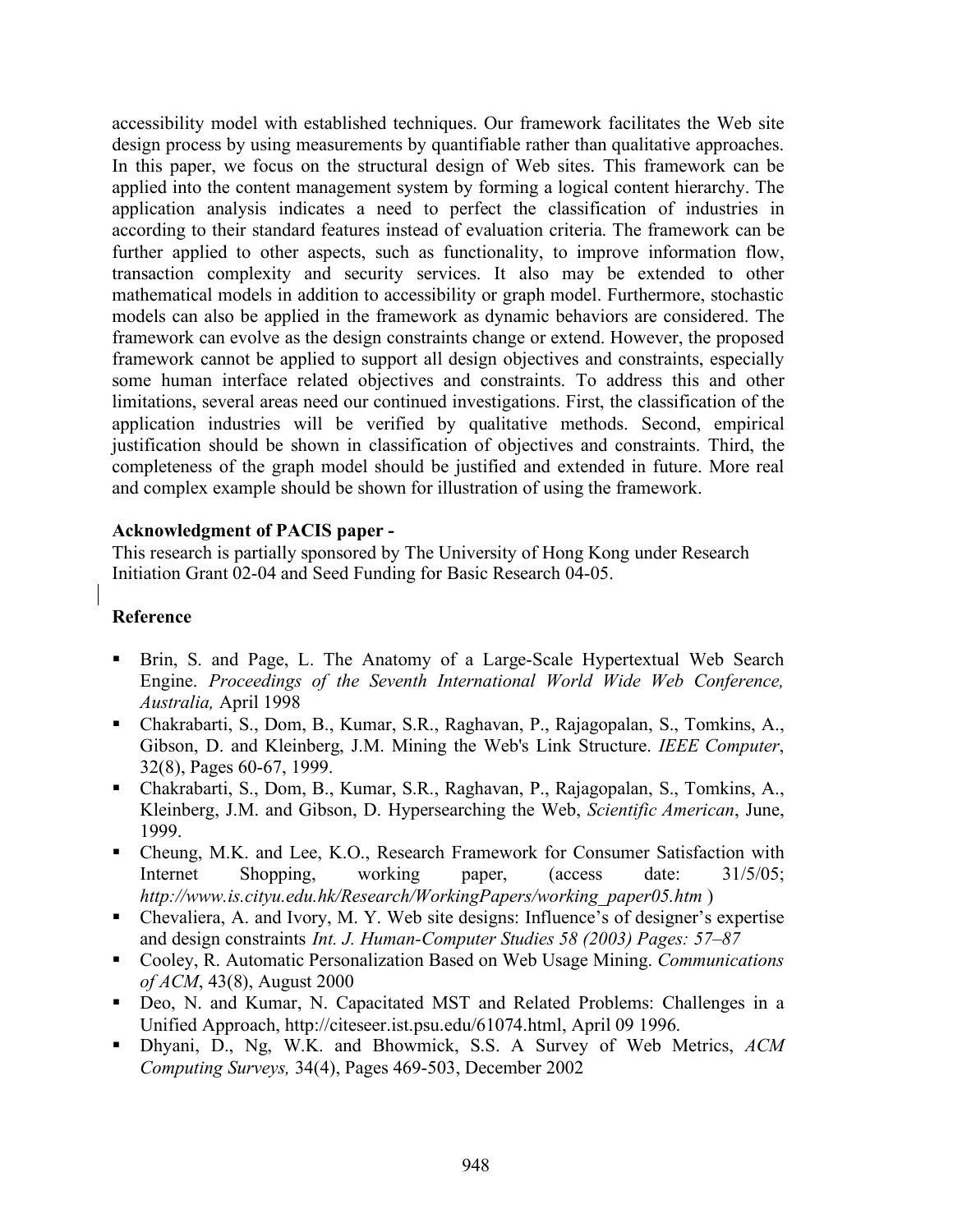- Garey, M. R. and Johnson, D.S. *Computers and Intractability - A Guide to the Theory of NP-Completeness.* W. H. Freeman and Company, New York 1979
- Gibson, D., Kleinberg, J. and Raghavan, P. Structural Analysis of the World Wide Web. Position paper at the *WWW Consortium Web Characterization Workshop*, November, 1998.
- Ho, C.F., and Wu, W.H. Antecedents of customer satisfaction on the Internet: an empirical study of online shopping, *Proceedings of the 32nd Annual Hawaii International Conference on Systems Sciences, IEEE Computer. Soc, Los Alamitos, CA, Maui, HI, USA, 1999, Page 9.*
- Hoffman, D. L., Novak, T. P. Chatterjee, P. Commercial Scenarios for the Web: Oppportunities and Challenges, *Journal of Computer Mediated Communication 1 (3) 1995*
- Huizingh, K. R. E. The content and design of web sites: an empirical study, *Information & Management*, 37(3), 1 April 2000, Pages: 123-134
- Hull, L. Accessibility: It's Not Just for Disabilities Any More. *ACM Interactions*. 11(2), Column: The whiteboard Page:36-41, March/April 2004
- Ivory, M.Y. and Hearst, M.A. Improving Web Site Design, *IEEE Internet Computing, Special Issue on Usability and the WWW ,* 6(2), Pages 56-63. March and April, 2002
- Kahn, B. K., Strong, D. M., Wang Y. R., Information quality benchmarks: product and service performance, *Communications of the ACM,* 45(4), April 2002, *Supporting community and building social capital SPECIAL ISSUE on Virtual extension* Pages: 184 - 192
- Keng Siau, P. K. Measuring information quality of web sites: development of an instrument, *International Conference on Information Systems Proceeding of the 20th international conference on Information Systems Charlotte, North Carolina, United States* 1999, Pages: 279 - 285
- Kim, S.Y., and Lim, Y.J. Consumers' Perceived Importance of and Satisfaction with Internet Shopping, *Electronic Markets 1(3,) 2001,* Pages: 148-154.
- Kumar, S.R., Raghavan, P., Rajagopalan, S., Sivakumar, D. and Tomkins, A. Random Graph Models for the Web Graph. *Proceedings of 41st IEEE Symposium on Foundations of Computer Science.* 2000
- Lee, Y. W., Strong, D. M. Beverly K. Kahn and Richard Y. Wang, IMQ: a methodology for information quality assessment, *Information and Management,* 40(2), (December 2002) Pages: 133 - 146
- Madu, C.N., and Madu, A.A. Dimensions of E-quality, *International Journal of Quality and Reliability Management* (19:3) 2002, Pages: 246-258.
- Muylle, S., Moenaert, R. and Despontin, M. The conceptualization and empirical validation of web site user satisfaction, *Information & Management*, 41(5), May 2004, Pages 543-560
- Nielsen, J. *Designing Web Usability: The Practice of Simplicity.* Indianapolis, New Riders Publishing, 2000.
- Sarukkai, R.R. Link Prediction and Path Analysis using Markov Chains. *Computer Network*, 33, Pages 377-386, 2000.